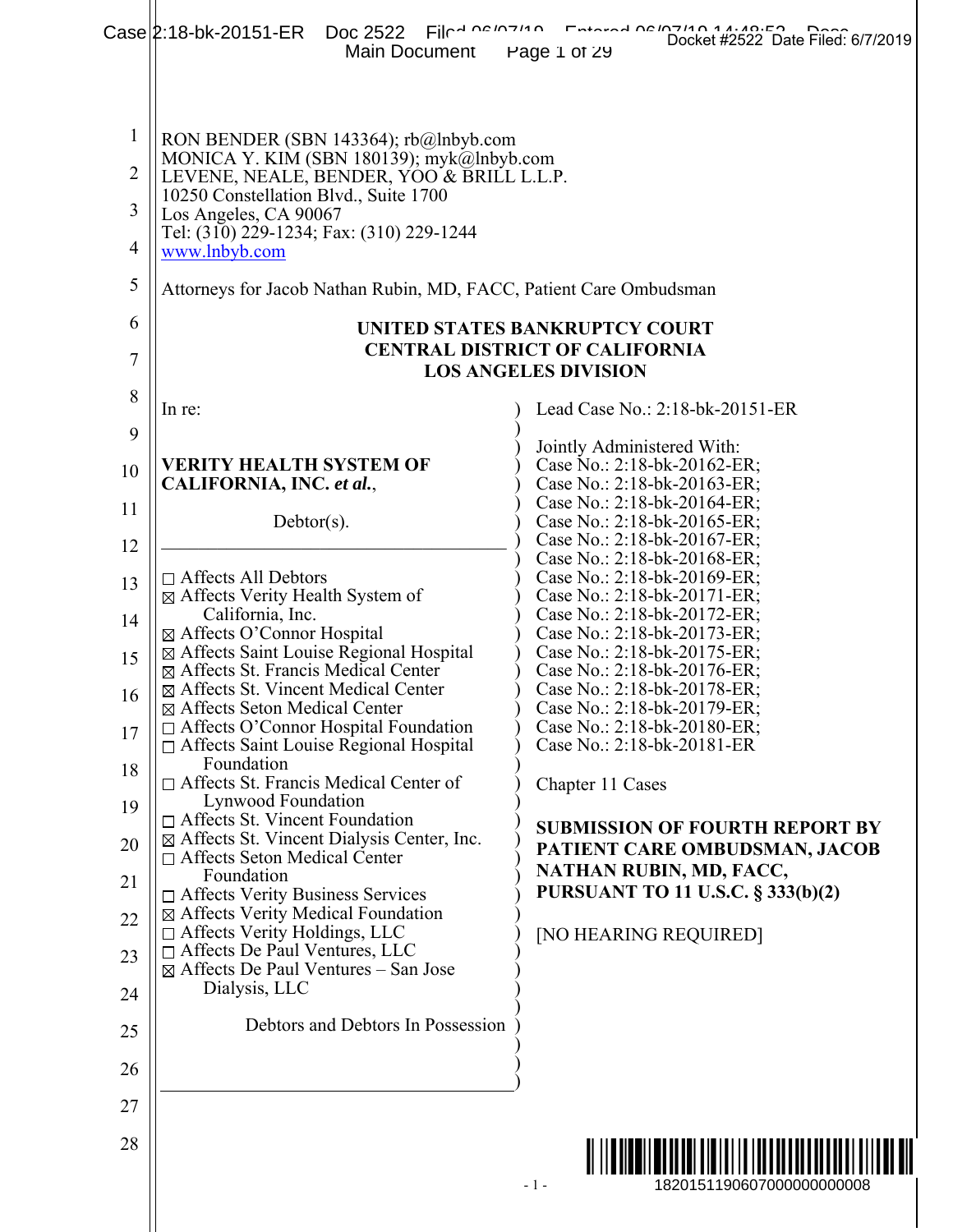|                     | $Case 2:18-bk-20151-ER$<br>Doc 2522 Filed 06/07/19 Entered 06/07/19 14:48:52<br>Desc<br>Page 2 of 29<br>Main Document |
|---------------------|-----------------------------------------------------------------------------------------------------------------------|
|                     |                                                                                                                       |
| 1                   | <b>TABLE OF CONTENTS</b>                                                                                              |
| $\overline{2}$<br>3 | I.                                                                                                                    |
| $\overline{4}$      | П.                                                                                                                    |
| 5                   | METHODOLOGY AND MEDICAL STANDARD APPLIED BY THE PCO - 4 -<br>Ш.                                                       |
| $\mathfrak b$       |                                                                                                                       |
| 7                   | B. Documents Reviewed in Data Room (One Drive) and at Debtors' Locations.  5 -                                        |
|                     |                                                                                                                       |
| 8                   | $\mathbf{A}$ .                                                                                                        |
| 9                   |                                                                                                                       |
| 10                  |                                                                                                                       |
| 11                  |                                                                                                                       |
| 12                  |                                                                                                                       |
| 13                  |                                                                                                                       |
| 14                  |                                                                                                                       |
| 15                  |                                                                                                                       |
| 16                  |                                                                                                                       |
| $17$                |                                                                                                                       |
| $18\,$              |                                                                                                                       |
| 19                  |                                                                                                                       |
| 20                  |                                                                                                                       |
| $21\,$              |                                                                                                                       |
| $22\,$              |                                                                                                                       |
| 23                  |                                                                                                                       |
| 24                  |                                                                                                                       |
| 25                  |                                                                                                                       |
| 26                  |                                                                                                                       |
| 27                  |                                                                                                                       |
| 28                  |                                                                                                                       |
|                     | $\rm i$                                                                                                               |
|                     |                                                                                                                       |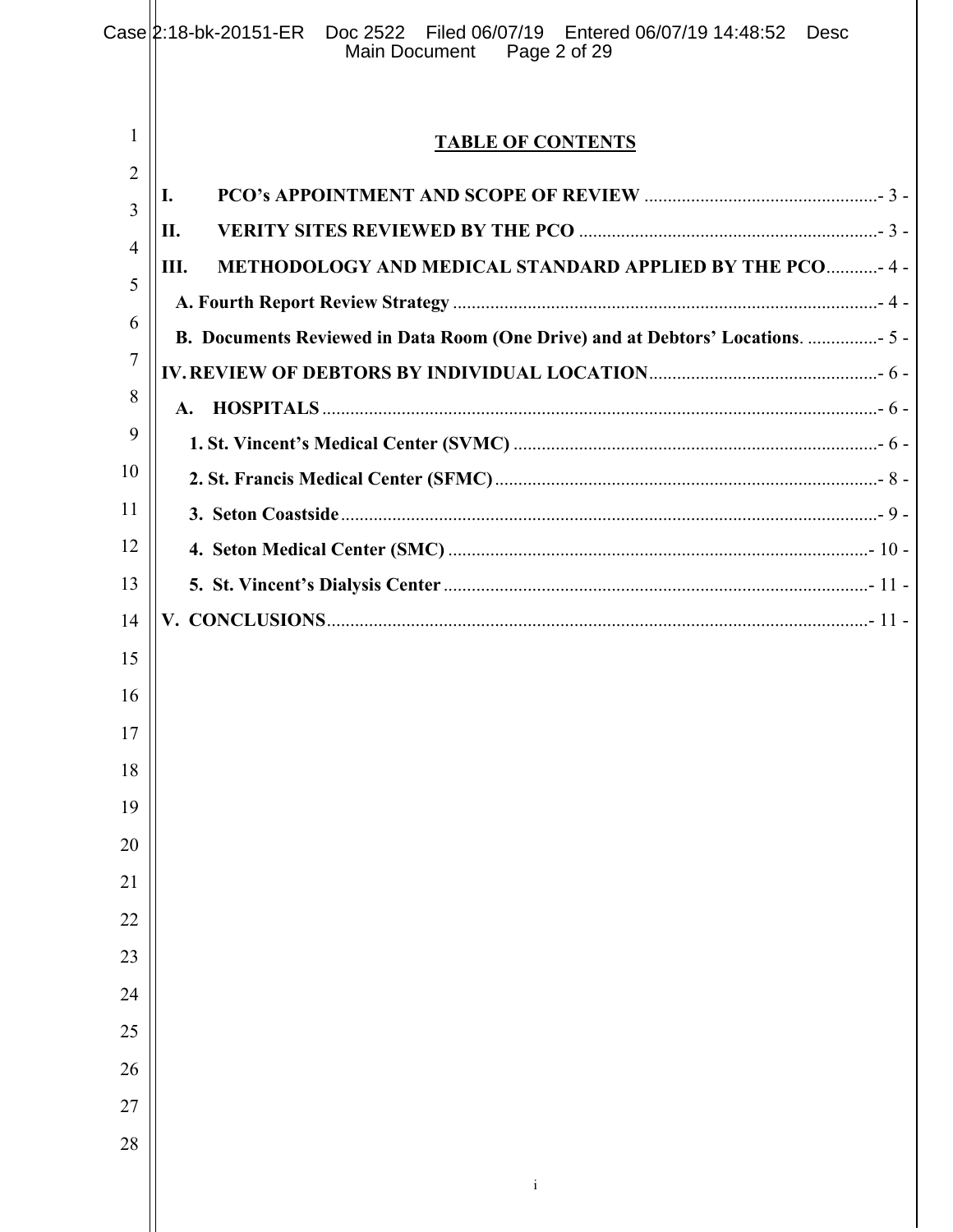#### Case 2:18-bk-20151-ER Doc 2522 Filed 06/07/19 Entered 06/07/19 14:48:52 Desc Main Document Page 3 of 29

| $\mathbf{1}$   | Jacob Nathan Rubin, MD, FAAC, the Patient Care Ombudsman ("PCO") appointed under                    |
|----------------|-----------------------------------------------------------------------------------------------------|
| $\overline{2}$ | 11 U.S.C. § 333 in the above-referenced chapter 11 bankruptcy cases of the affected debtors and     |
| $\mathfrak{Z}$ | debtors in possession (collectively, "Debtors"), hereby submits his fourth report ("Report") to the |
| $\overline{4}$ | Court pursuant to 11 U.S.C. § 333(b) regarding the quality of patient care provided to patients of  |
| $\mathfrak{S}$ | the affected Debtors which continue to operate their respective facilities. The Report is hereby    |
| 6              | attached as Exhibit A.                                                                              |
| 7              | Submitted by:                                                                                       |
| 8              | LEVENE, NEALE, BENDER, YOO & BRILL L.L.P.                                                           |
| 9              |                                                                                                     |
| 10             | By: $\frac{s}{\text{S}}$ Ron Bender                                                                 |
| 11             | <b>RON BENDER</b><br>MONICA Y. KIM                                                                  |
| 12             | Attorneys for Patient Care Ombudsman                                                                |
| 13             |                                                                                                     |
| 14             |                                                                                                     |
| 15             |                                                                                                     |
| 16             |                                                                                                     |
| 17             |                                                                                                     |
| 18             |                                                                                                     |
| 19             |                                                                                                     |
| 20             |                                                                                                     |
| 21             |                                                                                                     |
| $22\,$         |                                                                                                     |
| 23             |                                                                                                     |
| 24             |                                                                                                     |
| $25\,$         |                                                                                                     |
| 26             |                                                                                                     |
| $27\,$         |                                                                                                     |
| 28             |                                                                                                     |
|                | $-2-$                                                                                               |
|                |                                                                                                     |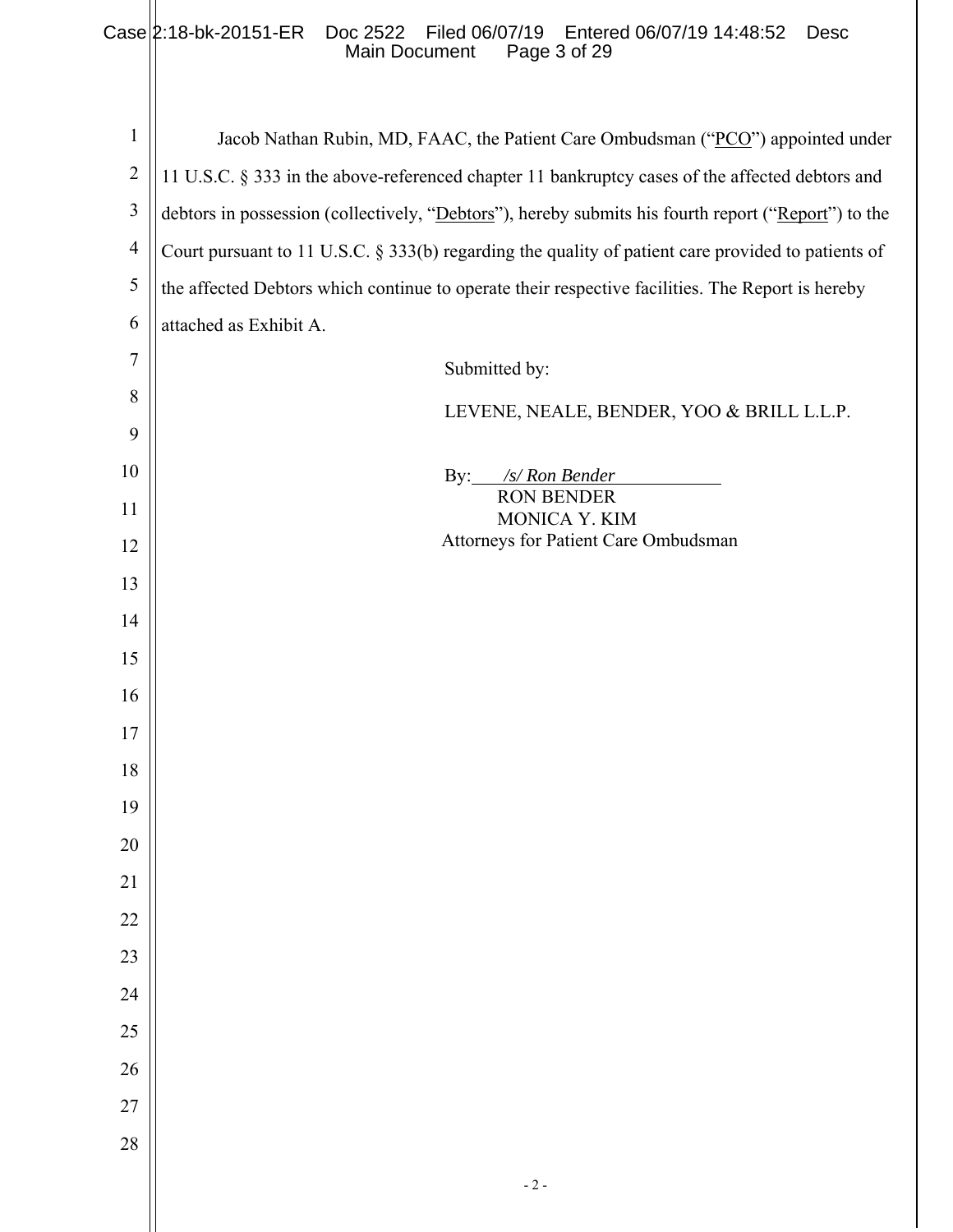Case 2:18-bk-20151-ER Doc 2522 Filed 06/07/19 Entered 06/07/19 14:48:52 Desc Main Document Page 4 of 29

# **EXHIBIT A**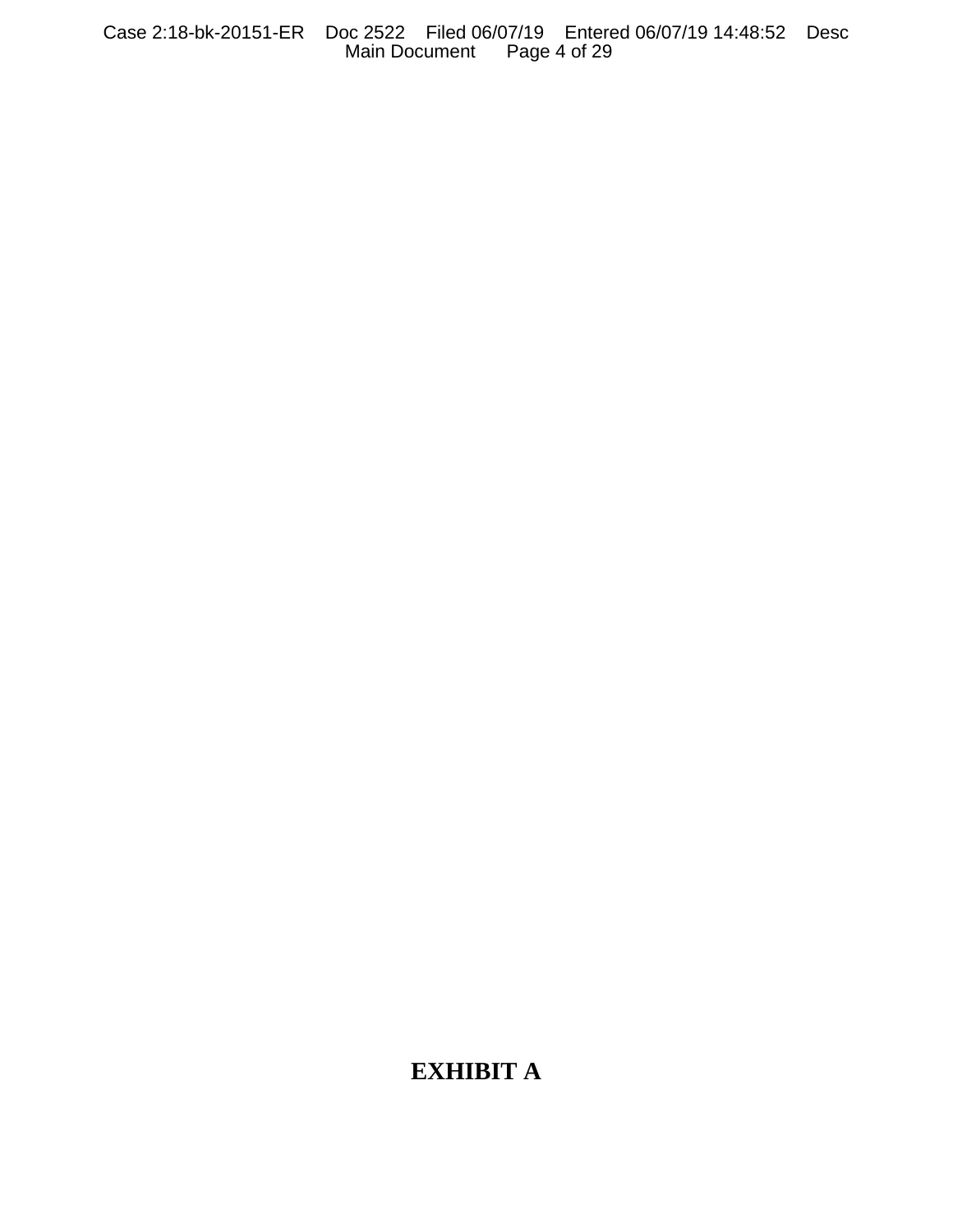**IN RE VERITY HEALTH SYSTEMS, INC. SECOND REPORT OF PATIENT CARE OMBUDSMAN** 

#### **PURSUANT TO 11 U.S.C. § 333**

#### **I. PCO's APPOINTMENT AND SCOPE OF REVIEW**

5 6 7 8 9 10 11 12 13 The Debtors are health care businesses as defined under  $\S 101(27)(A)$ . The Court ordered the appointment of a PCO pursuant to 11 U.S.C.  $\S 333$  (a)(1) to monitor, and report to the Court, the quality of patient care provided by the Debtors. The PCO, whose appointment by the U.S. Trustee was approved by the Court, performed the duties described in 11 U.S.C. §333(b) and (c). The PCO performed these duties with the assistance of a Court approved, qualified employed expert, Dr. Timothy Stacy. Additionally, the Court approved counsel, Levene, Neale, Bender, Yoo & Brill, L.L.P. to provide legal guidance to the PCO regarding the performance of his duties under the Bankruptcy Code.

14 15 16 17 18 Subsequent to the PCO's evaluations as identified in his three reports, the PCO continued to perform contemporaneous monitoring of any issues identified pertaining to a specific Debtor entity and the global issues identified requiring Debtors' immediate attention, and as required by 11 U.S.C. § 333(b) and (c).

19 20 21 22 23 24 25 The observation period for the fourth report was from April  $9<sup>th</sup>$ , 2019, through June  $7<sup>th</sup>$ , 2019. During this period the PCO reviewed all new E-data room entries such as Joint Commission Reports, Survey Verification, and CDPH filings. The PCO stayed in contact with the Chief Medical Officer, Dr. Del Junco, to keep abreast any internal issues that may impact the organization. During this period the PCO met with hospital administrative teams via video conferencing to review progress, new reporting data and the status of patient care.

26

1

2

3

4

#### **II. VERITY SITES REVIEWED BY THE PCO**

27 28 The Debtor has transferred operations of O'Connor and St. Louise Medical Centers to Santa Clara County. In addition, the Medical Clinics and Urgent Care Centers have closed or transferred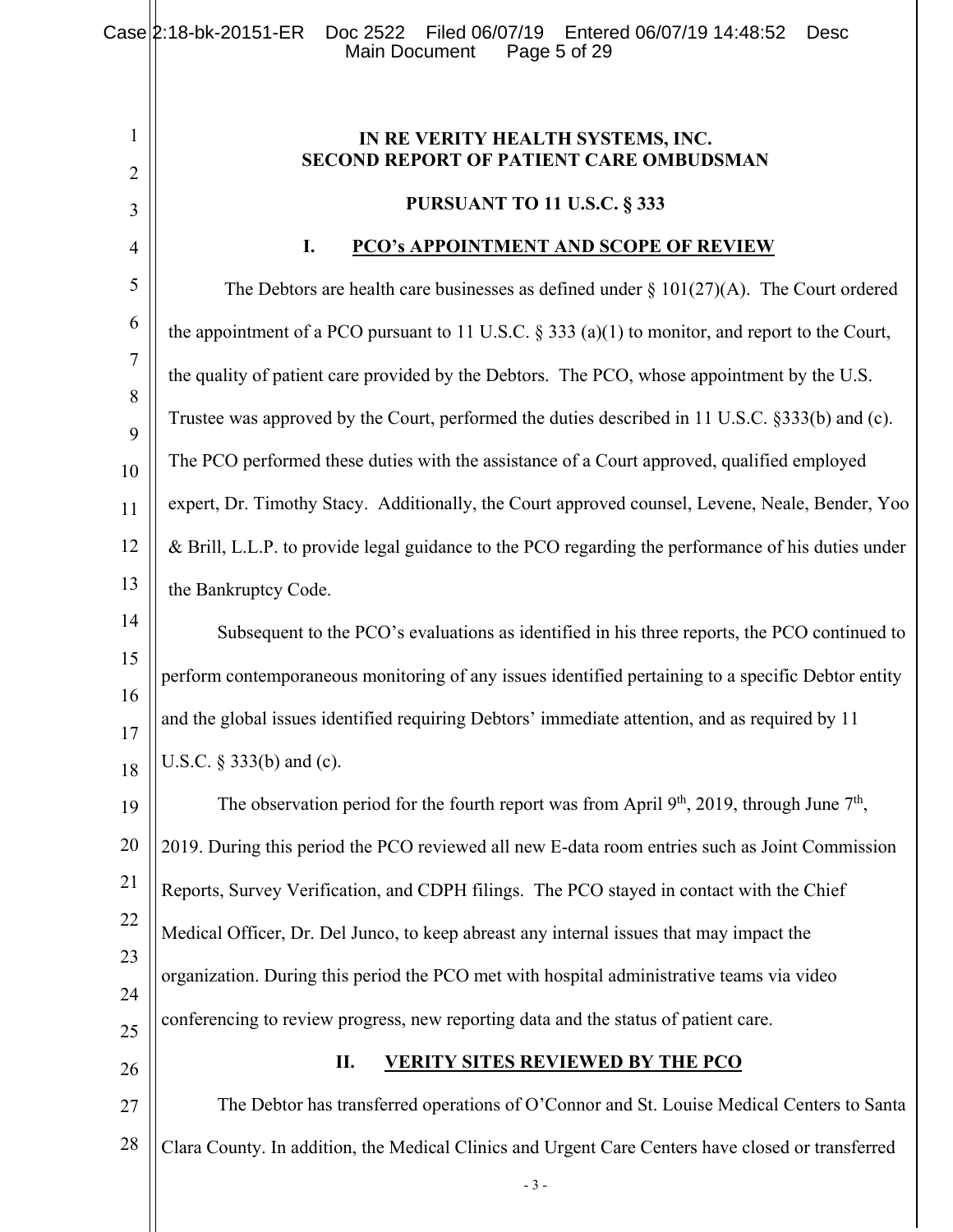# Case 2:18-bk-20151-ER Doc 2522 Filed 06/07/19 Entered 06/07/19 14:48:52 Desc Main Document Page 6 of 29

| 1              | operations to other entities. The medical records of all the patients have gone to the separate entities |
|----------------|----------------------------------------------------------------------------------------------------------|
| $\overline{2}$ | or with the individual physicians except for Sport Orthopedic and Rehabilitation (SOAR).                 |
| 3              | In the case of SOAR, the Debtor is the custodian of medical records. As indicated to the                 |
| $\overline{4}$ | PCO, the affected Debtor will remain as custodian of the medical records until the patients'             |
| 5              | physicians take control of the medical records.                                                          |
| 6              | Debtors continue to operate four acute care hospital centers and one hemodialysis center.                |
| $\overline{7}$ | Debtors' maintain facilities in Northern and Southern California. These include the following:           |
| 8<br>9         | A. HOSPITALS (4)                                                                                         |
| 10             | St. Vincent's Medical Center                                                                             |
| 11             | St. Francis Medical Center                                                                               |
| 12             | Seton Coastside                                                                                          |
| 13             | <b>Seton Medical Center</b>                                                                              |
| 14             | B. DIALYSIS CENTER (1)                                                                                   |
| 15             | St. Vincent's Dialysis Center                                                                            |
| 16             |                                                                                                          |
| 17             | Ш.<br>METHODOLOGY AND MEDICAL STANDARD APPLIED BY THE PCO                                                |
| 18             | The PCO continues to monitor patient care provided by the debtor by applying the                         |
| 19             | principles and structure of evidence-based review outlined in the PCO First Report.                      |
| 20             | A. Fourth Report Review Strategy                                                                         |
| 21             | Specific review and follow-up on previously identified areas of concern were performed.                  |
| 22             | Frequent discussions with Dr. Del Junco were helpful in determining the progress of                      |
| 23<br>24       | corrective action plans. Regular communication with local CMO, CEO, CNO, Quality Directors               |
| 25             | and Medical staff leaders promoted constructive dialogue regarding matters of concern. Through           |
| 26             | dialogue with organizational leaders, the PCO was well-informed on the status of all events              |
| 27             |                                                                                                          |
| 28             |                                                                                                          |
|                |                                                                                                          |

- 4 -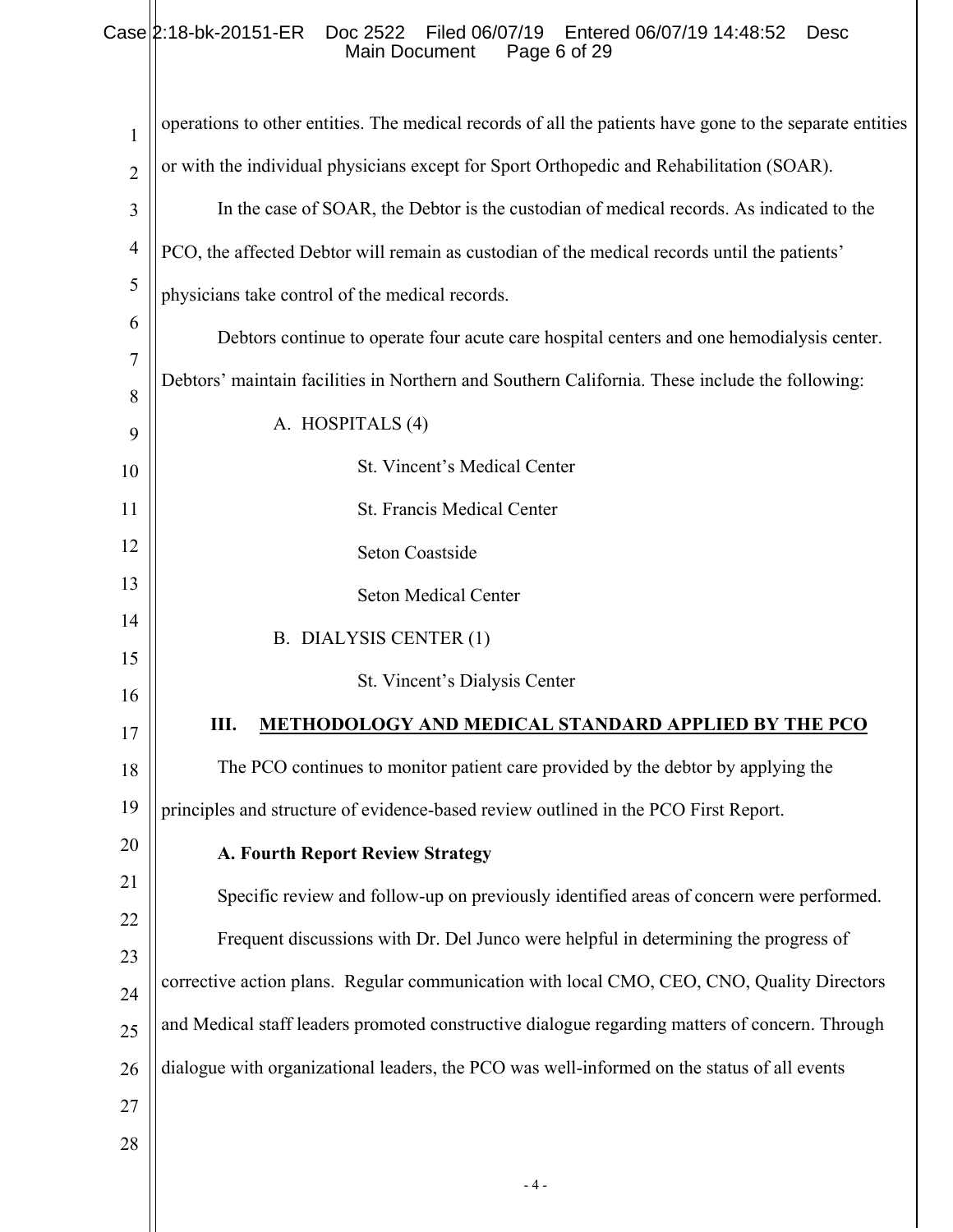# Case 2:18-bk-20151-ER Doc 2522 Filed 06/07/19 Entered 06/07/19 14:48:52 Desc Main Document Page 7 of 29

| 1              | (positive or negative), corrective action plan progress, results of CDPH investigations, State Board |
|----------------|------------------------------------------------------------------------------------------------------|
| $\overline{2}$ | of Pharmacy and Joint Commission surveys.                                                            |
| 3              | The diligence of the organization to manage the E-Data room punctually assisted the PCO              |
| $\overline{4}$ | in performing his duties. In addition to transparent document communication through the data         |
| 5              | room, administrative and medical staff professional relationships have developed with the PCO that   |
| 6              | encourage contemporaneous exchange of information allowing the PCO to address problems and           |
| 7<br>8         | collaboratively develop solutions with organizational leaders in real time.                          |
| 9              | B. Documents Reviewed in Data Room (One Drive) and at Debtors' Locations.                            |
| 10             | The data room documents were requested from Debtors and could only be reviewed in read               |
| 11             | only format. Should any party of the court wish to review the documents listed, this request must be |
| 12             | made of the Debtors other than as discussed. The following items will continue to be included in     |
| 13             | our evaluation process:                                                                              |
| 14             | <b>CALL PANEL</b>                                                                                    |
| 15             | CDPH-California Department of Public Health reports                                                  |
| 16<br>17       | CMS-deemed status report                                                                             |
| 18             | JOINT COMMISSION SURVEY                                                                              |
| 19             | MEDICAL EXECUTIVE COMMITTEE (MEC)                                                                    |
| 20             | PHARMACY SHORTAGE                                                                                    |
| 21             | PROFESSIONAL LIABILITY (settled and pending)                                                         |
| 22             | QUALITY ASSURANCE PERFORMANCE IMPROVEMENT COMMITTEE                                                  |
| 23             | <b>MINUTES</b>                                                                                       |
| 24             | <b>RISK MANAGEMENT DATA</b>                                                                          |
| 25<br>26       | <b>VENDORS</b>                                                                                       |
| 27             | <b>LEAPFROG DATA</b>                                                                                 |
| 28             |                                                                                                      |
|                | $-5-$                                                                                                |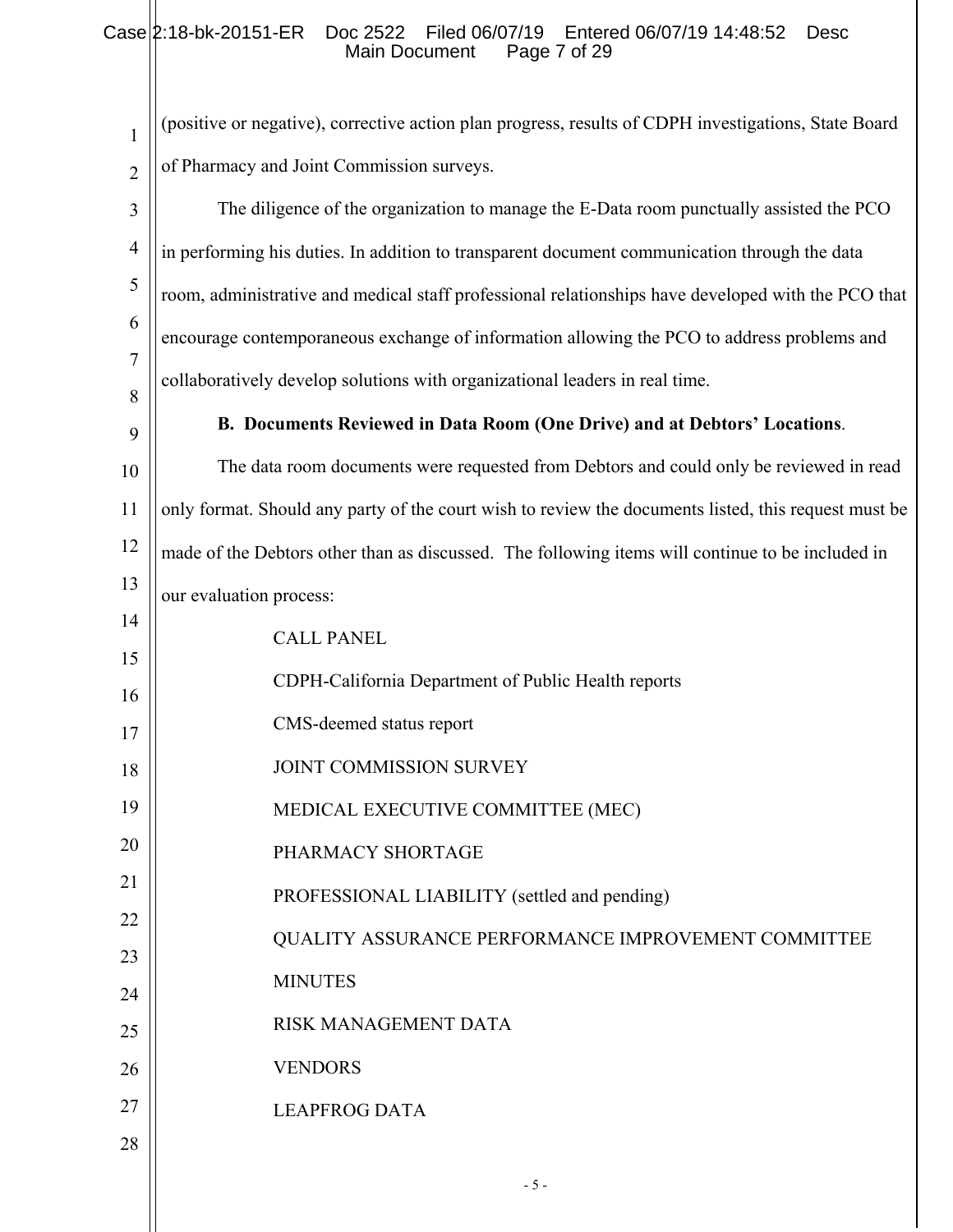|                | Case 2:18-bk-20151-ER<br>Doc 2522<br>Filed 06/07/19<br>Entered 06/07/19 14:48:52<br><b>Desc</b><br><b>Main Document</b><br>Page 8 of 29 |
|----------------|-----------------------------------------------------------------------------------------------------------------------------------------|
| 1              | CALIFORNIA STATE BOARD OF PHARMACY SURVEY                                                                                               |
| $\overline{2}$ | <b>REVIEW OF DEBTORS BY INDIVIDUAL LOCATION</b><br>IV.                                                                                  |
| $\mathfrak{Z}$ | A. HOSPITALS                                                                                                                            |
| $\overline{4}$ | 1. St. Vincent's Medical Center (SVMC)                                                                                                  |
| 5              | a. Site Visit                                                                                                                           |
| 6              | i. Infection Clusters                                                                                                                   |
| 7              | The PCO performed a site visit to discuss a reported increase in surgical site infections,                                              |
| 8<br>9         | specifically for craniotomy surgeries performed in the Doheny surgical theater. The PCO                                                 |
| 10             | personally did an on-site inspection of the five Doheny and thirteen main hospital operating rooms                                      |
| 11             | during the onsite visit. SVMC is operating all five Doheny surgical suits and nine of thirteen main                                     |
| 12             | operating room suits on the main campus.                                                                                                |
| 13             | The PCO requested the presence of the CMO, Infection Control Director, OR Director and                                                  |
| 14             | Manager during the PCO's onsite visit. The PCO and the group discussed in detail the findings and                                       |
| 15             | corrections performed by SVMC investigative team. In addition, the CDPH investigation report,                                           |
| 16<br>17       | findings and accepted corrections were reviewed and discussed with the SVMC team.                                                       |
| 18             | In summary, an increase in craniotomy surgical site infections from 1.3% to 13.5% was                                                   |
| 19             | discovered. An exhaustive Tracer Root Cause Analysis investigation was performed for both the                                           |
| 20             | Doheny and main operating rooms. The PCO and administration discussed the details of the                                                |
| 21             | investigation, findings, education, corrections and continued monitoring of the action plans to                                         |
| 22             | assure patient safety.                                                                                                                  |
| 23<br>24       | The following were identified and corrected by the administrative investigative team:                                                   |
| 25             | Breakdown in storage of sterile trays and instruments.                                                                                  |
| 26             | Education on proper handwashing technique before surgery. The PCO noted that<br>٠                                                       |
| 27             | handwashing was not a factor in increased infection rate.                                                                               |
| 28             |                                                                                                                                         |
|                | $-6-$                                                                                                                                   |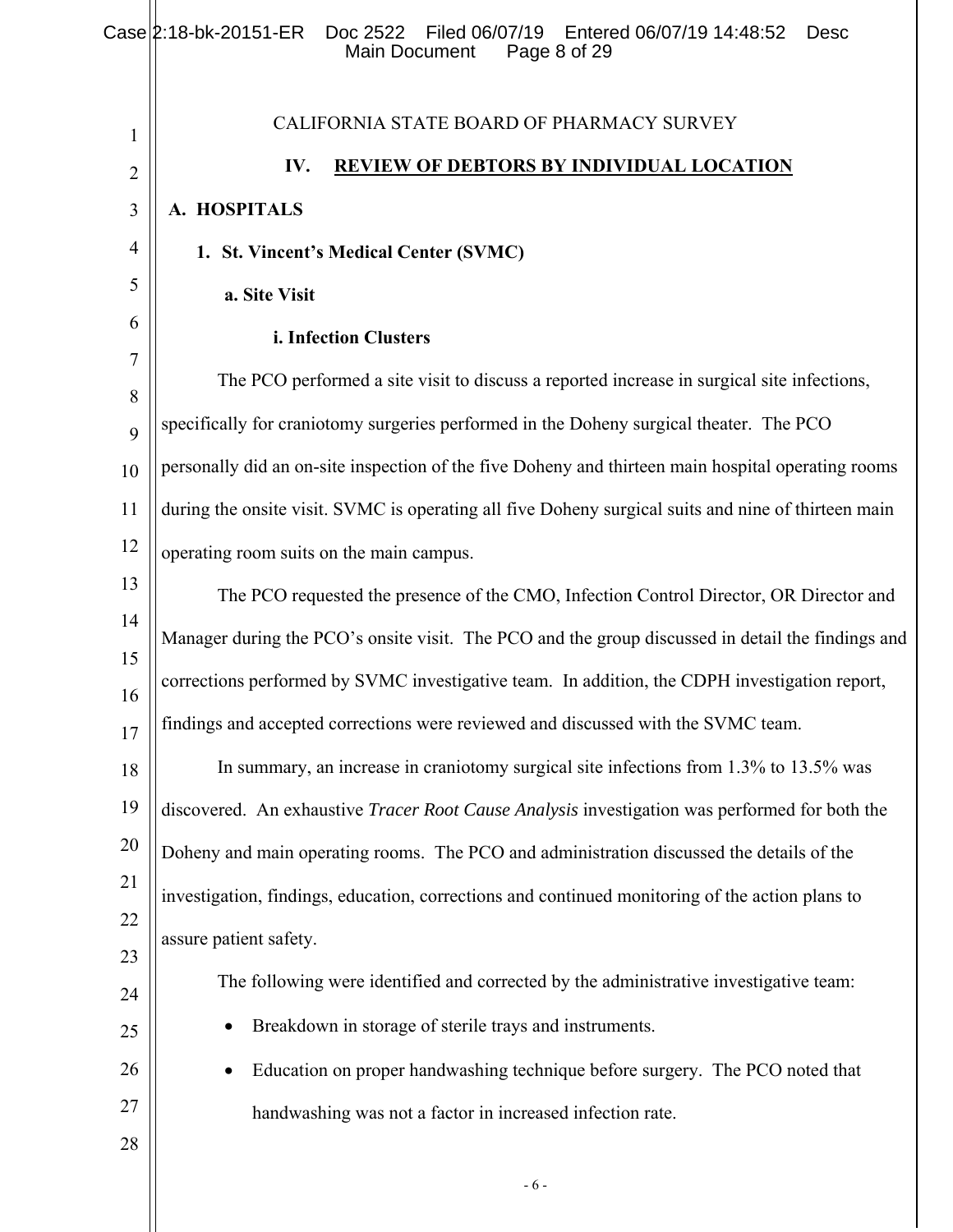|             | $Case  2:18-bk-20151-ER$<br>Doc 2522<br>Filed 06/07/19<br>Entered 06/07/19 14:48:52<br><b>Desc</b><br>Main Document<br>Page 9 of 29 |
|-------------|-------------------------------------------------------------------------------------------------------------------------------------|
| $\mathbf 1$ | Education was performed on specialized tray assembly.                                                                               |
| 2           | The surgical processing team removed and replaced pitted or damaged instruments                                                     |
| 3           | from circulation.                                                                                                                   |
| 4           | Education and policy changes were performed with respect to terminal cleaning of                                                    |
| 5           | surgical instrument trays.                                                                                                          |
| 6           | SVMC appropriately reported their findings to CDPH. CDPH sent several teams to                                                      |
| 7<br>8      | investigate the reported events. According to administration and the CDPH report, CDPH was                                          |
| 9           | satisfied with the corrections and policy changes that were implemented by SVMC.                                                    |
| 10          | ii. Leapfrog and HCAHPS                                                                                                             |
| 11          | During the onsite visit, we discussed Leapfrog data and HCAHPS quality measures.                                                    |
| 12          | HCAHPS scores have improved slightly over the last quarter.                                                                         |
| 13          | The PCO discussed Leapfrog Data with administration in detail. The overall acquired                                                 |
| 14<br>15    | infection rates remain low. In fiscal year 2018, SVMC had zero urinary catheter associated                                          |
| 16          | infections. During Fiscal year 2019, SVMC reported two events. The infection rates remain low and                                   |
| 17          | well under national reported rates.                                                                                                 |
| 18          | iii. Liver Transplant Unit                                                                                                          |
| 19          | The PCO met with the Liver Transplant Surgeon and team members at SVMC. The team                                                    |
| 20          | have completed five successful liver transplants and continue to deliver hepatobiliary services to the                              |
| 21<br>22    | community.                                                                                                                          |
| 23          | b. Review: California Department of Public Health Reports                                                                           |
| 24          | The PCO reviewed four new CDPH incidents that occurred since the last report. The                                                   |
| 25          | reports and corrective action plans were discussed in detail with administration and are acceptable.                                |
| 26          | The PCO did not find that the financial burden of the bankruptcy caused or were related to the                                      |
| 27          | incidents.                                                                                                                          |
| 28          |                                                                                                                                     |
|             | $-7-$                                                                                                                               |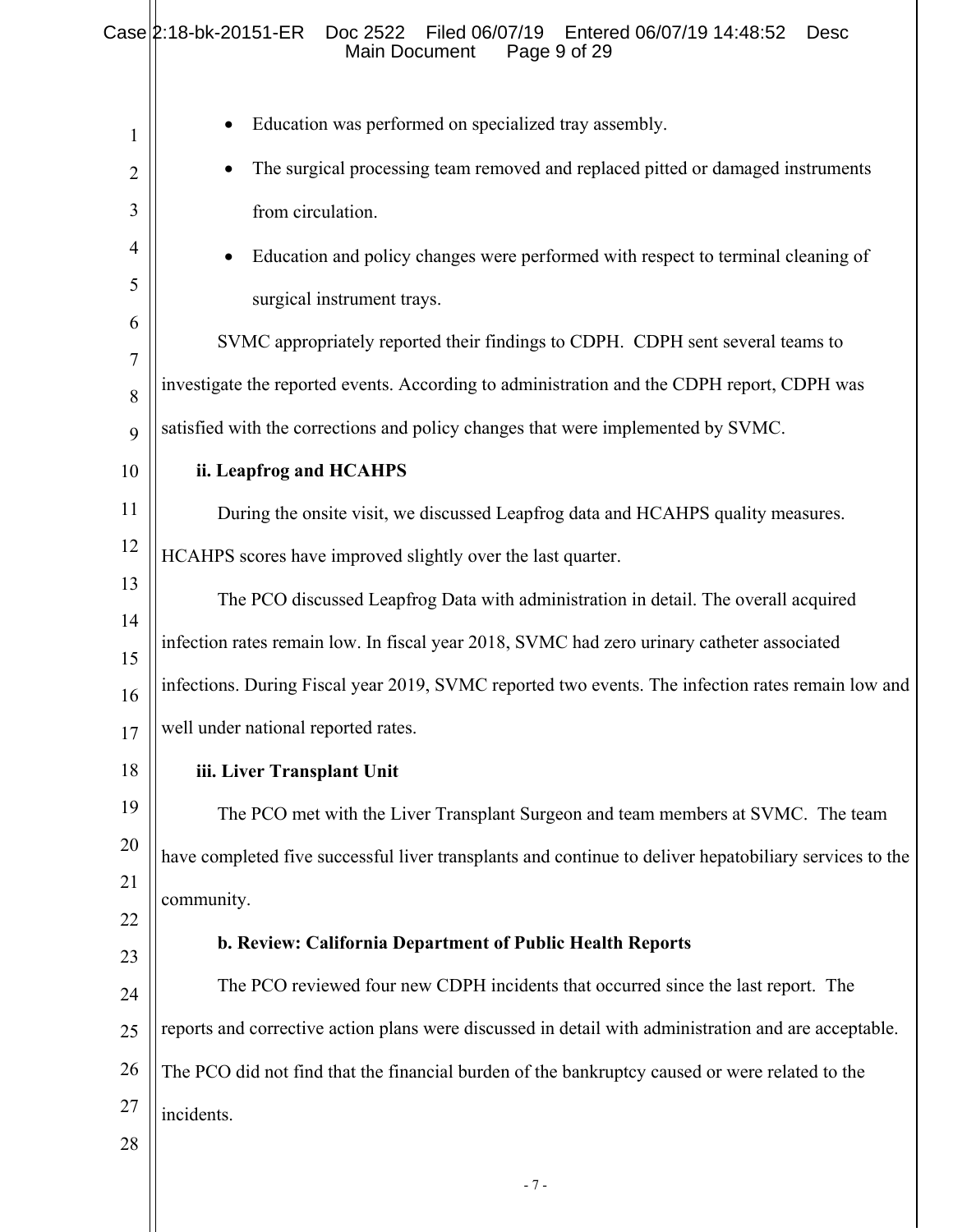#### 1 2 3 4 5 6 7 8 9 10 11 12 13 14 15 16 17 18 19 20 21 22 23 24 25 26 27 28 **c**. **Critical Vendor Evaluation**  All vendors are currently providing services and equipment under their contractual agreements. Critical vendors continue to operate and supply critical equipment to the hospital without delay. **d. Pharmacy Shortages**  All pharmacy shortages were reviewed and found to be unrelated to the bankruptcy or vendor contract termination. The shortages listed are consistent with national or local shortages. **e. Joint Commission Accreditation Report findings:**  The last certification from Joint Commission was performed and completed on January  $8<sup>th</sup>$ , 2019. There have not been any new events that triggered a follow-up visit from Joint Commission. **2. St. Francis Medical Center (SFMC) a. Video Conference and One-Drive Review**  The PCO arranged a video conference with the administration team to discuss any new events since the PCO's last visit. Administration detailed all CDPH reporting and investigations that were performed since the last PCO report. Each event was discussed in detail followed by explanation of corrective action plans, as required. After review and discussions with administration, the PCO concluded the issues that were reported and identified since last report were not caused by the Debtors' bankruptcy or financial status. Administration has seen a few key directors resign since last report. The Director of Mental Health resigned and was replaced with an interim director. The resignation has not caused an untoward impact to the mental health unit in terms of patient care and safety. Since the last PCO report, the PCO learned that echocardiograms and electrocardiograms were not reviewed and certified timely. The PCO confirmed that deficiencies in cardiology services were corrected and cardiology services are again being performed timely. Administration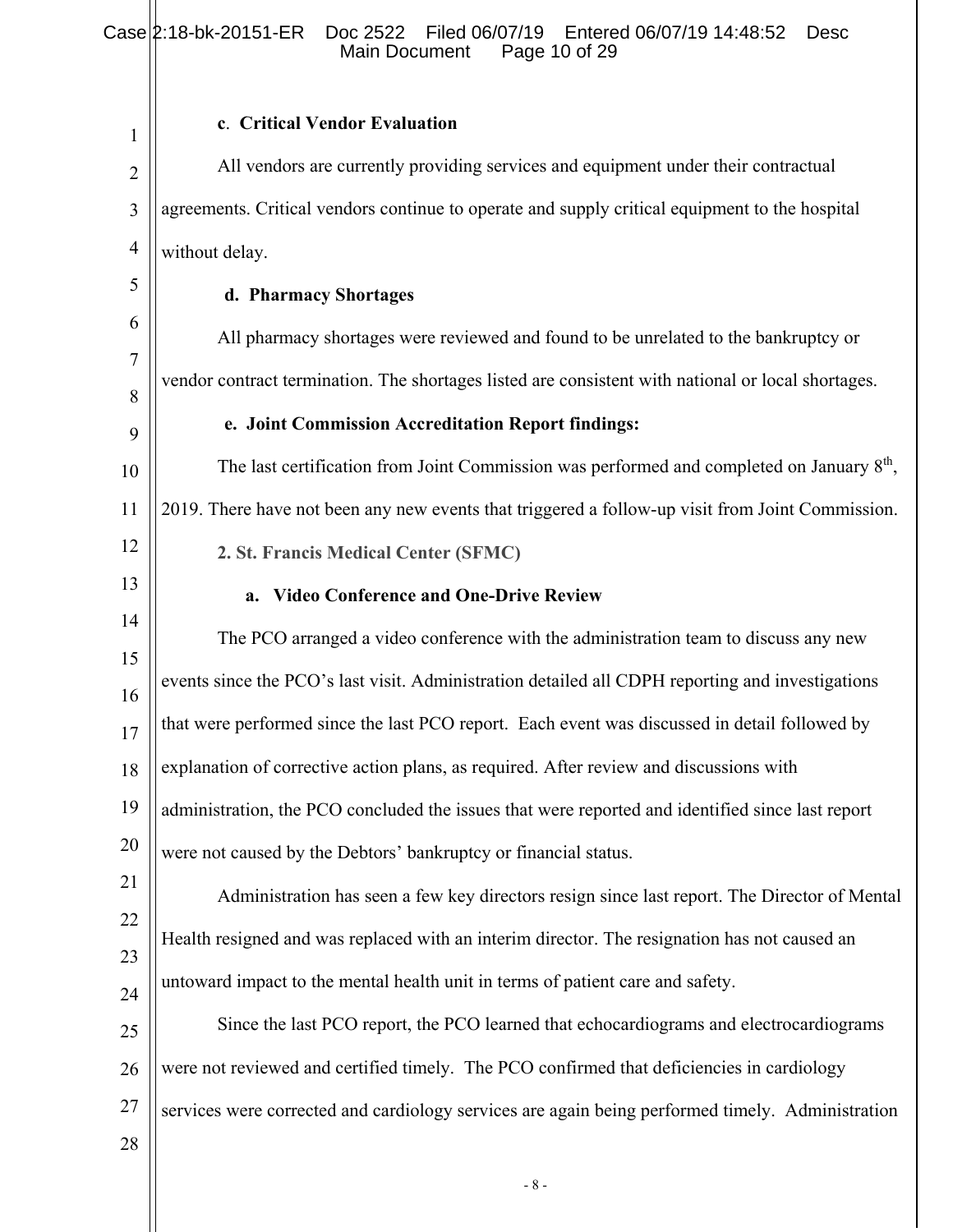# Case 2:18-bk-20151-ER Doc 2522 Filed 06/07/19 Entered 06/07/19 14:48:52 Desc Main Document Page 11 of 29

L

| $\mathbf{1}$   | continues to closely track and monitor for deficiencies.                                             |
|----------------|------------------------------------------------------------------------------------------------------|
| $\overline{2}$ | b. California Department of Public Health                                                            |
| 3              | There were three CDPH reported incidents that were discussed in detail with administration.          |
| $\overline{4}$ | The PCO did not find any untoward patient care trends. Specifically, the events that occurred were   |
| 5              | not associated with any financial burden from the bankruptcy.                                        |
| 6              | The PCO will continue to monitor the progress in subsequent visits along with all new                |
| $\tau$         | CDPH reports as filed.                                                                               |
| 8<br>9         | c. Trauma Certification                                                                              |
| 10             | Administration has made significant changes to their trauma service in accordance with the           |
| 11             | recommendations of the American College of Surgeons (ACS). Administration is confident that          |
| 12             | the next ACS trauma verification scheduled for November $7th$ , 2019, will be successful.            |
| 13             | SFMC continues to provide trauma services and is certified by Los Angeles City Emergency             |
| 14             | Medical Services to serve as a designated trauma facility.                                           |
| 15             | d. Leapfrog Data and Ratings                                                                         |
| 16<br>17       | SFMC Leapfrog status has increased from an F grade to a C grade. SFMC administration                 |
| 18             | believes that after the institution of an electronic medical records system Leagfrog statistics will |
| 19             | continue to rise. The PCO concurs.                                                                   |
| 20             | 3. Seton Coastside                                                                                   |
| 21             |                                                                                                      |
| 22             | a. Administration Discussions                                                                        |
| 23             | A Video conference with Seton CEO and CMO was conducted.                                             |
| 24             | Seton Coastside functions as a large Skilled Nursing Facility.                                       |
| 25             | Falls are a regular occurrence and mandate reporting to CDPH. CDPH reports were filed                |
| 26             | relating to patient falls. Review of the CDPH reports did not illicit concern for patient safety.    |
| 27             |                                                                                                      |
| 28             |                                                                                                      |
|                | $-9-$                                                                                                |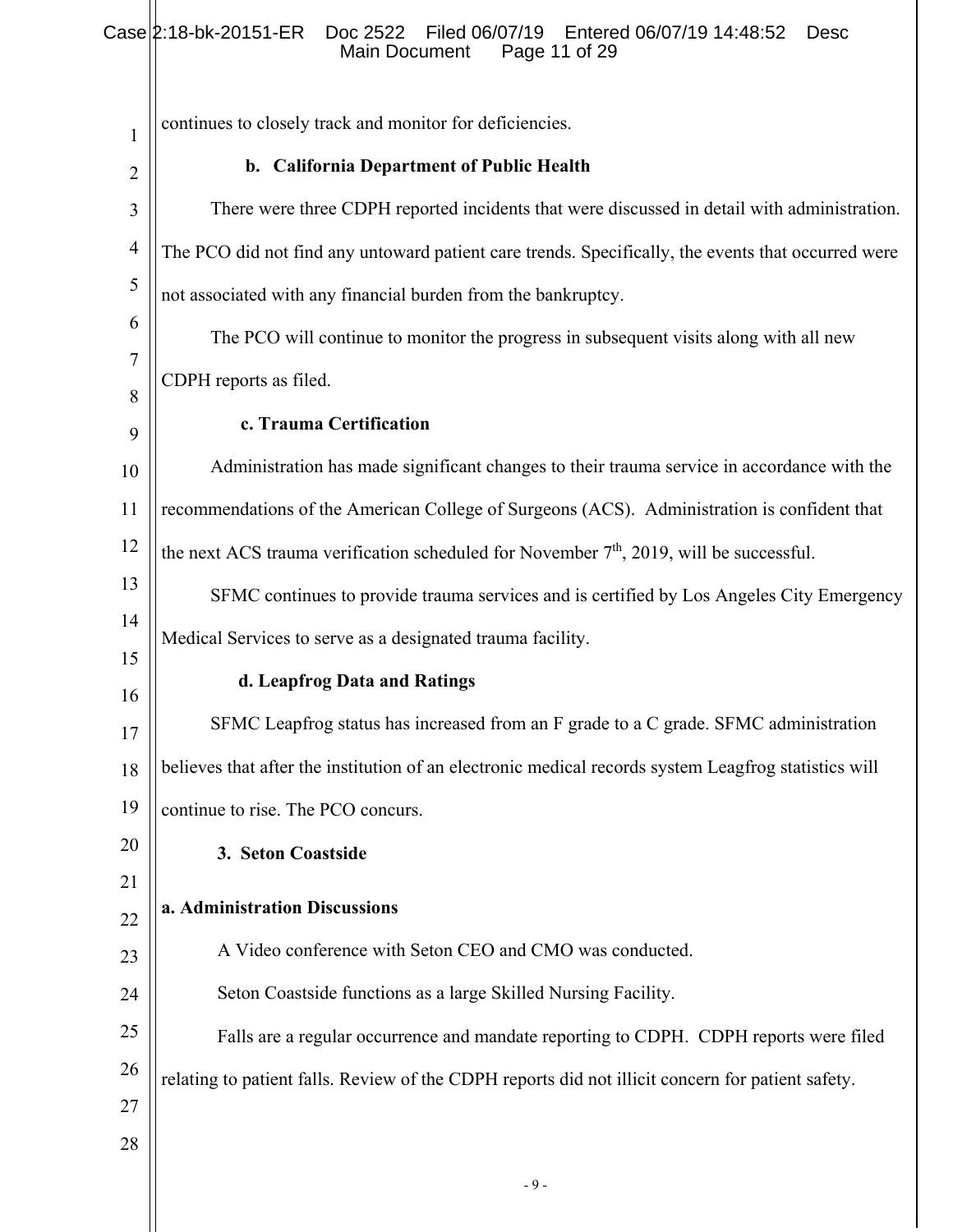# Case 2:18-bk-20151-ER Doc 2522 Filed 06/07/19 Entered 06/07/19 14:48:52 Desc Main Document Page 12 of 29

| $\mathbf{1}$   | Seaton Coastside had an Occupational Safety and Health Administration (OSHA)                                 |
|----------------|--------------------------------------------------------------------------------------------------------------|
| $\overline{2}$ | investigation performed due to a complaint relating to missing Material Safety and Data Sheets               |
| 3              | (MSDS). OSHA performed the investigation and did not find any deficiencies and did not make                  |
| $\overline{4}$ | any recommendations. The complaint was considered unfounded.                                                 |
| 5              | b. CDPH                                                                                                      |
| 6              | The PCO reviewed all CDPH reports with the corrective actions in detail. It does not appear                  |
| $\overline{7}$ | that the incidents were related to the bankruptcy. There were no global patient safety concerns              |
| 8              | identified.                                                                                                  |
| 9              | c. Lawsuits                                                                                                  |
| 10<br>11       | The PCO did not find any new lawsuits or professional liability reports filed.                               |
| 12             |                                                                                                              |
| 13             | 4. Seton Medical Center (SMC)                                                                                |
| 14             | a. Administration Discussions                                                                                |
| 15             | The PCO was updated on several ongoing items by Dr. Mark Fratzke DNP, CEO, via video                         |
| 16             | conference.                                                                                                  |
| 17             | The State Board of Pharmacy cleared SMC by accepting all the corrective action items.                        |
| 18             | SMC is currently in good standing with the State Board of Pharmacy.                                          |
| 19             | SMC has requested and been granted authorization to purchase new equipment for critical                      |
| 20             | areas of the hospital.                                                                                       |
| 21             | The PCO was notified by Dr. Perez that the Hospitalist and Intensivist contracts were set to                 |
| 22             | expire on June $30th$ , 2019. This would effectively limit the hospitals ability to provide safe             |
| 23             |                                                                                                              |
| 24<br>25       | continuity of care to patients currently hospitalized and those community patients requiring                 |
| 26             | admission to the hospital from the emergency department.                                                     |
| 27             | The PCO immediate contacted Dr. Del Junco who informed the PCO that the Hospitalist                          |
| 28             | and Intensivist contacts were extended through September 30 <sup>th</sup> , 2019. The PCO confirmed with Dr. |
|                |                                                                                                              |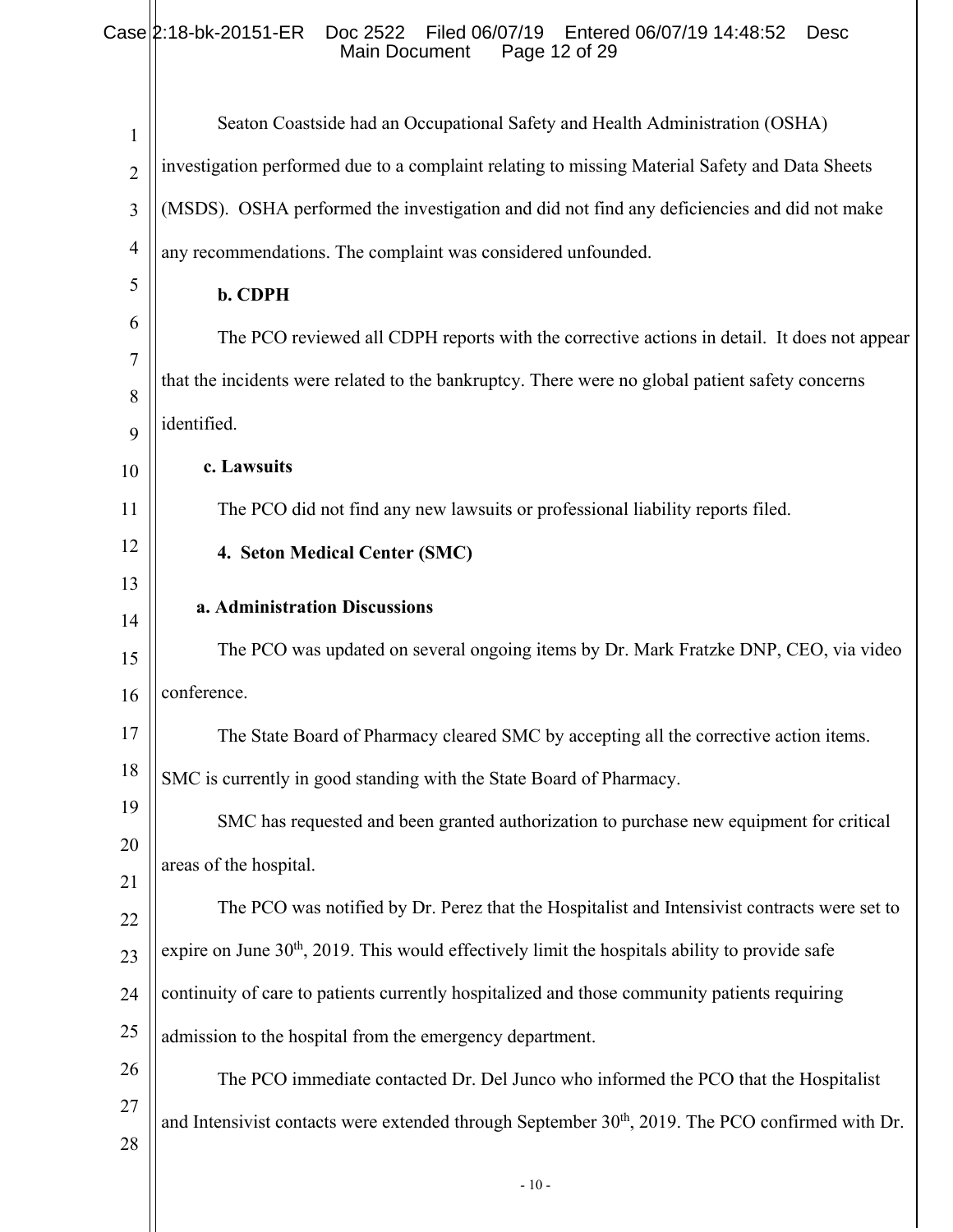| 1              | Connie Wong, Hospitalist Director, that the Hospitalist have not received termination letters and                                                                                         |
|----------------|-------------------------------------------------------------------------------------------------------------------------------------------------------------------------------------------|
| $\overline{2}$ | that contract extensions have been granted through September 30 <sup>th</sup> , 2019.                                                                                                     |
| 3              | b. CMS Findings                                                                                                                                                                           |
| $\overline{4}$ | SMC was released from immediate jeopardy since the last report. No new or continued                                                                                                       |
| $\mathfrak{S}$ | CMS issues were reported.                                                                                                                                                                 |
| 6              | c. California Department of Public Health                                                                                                                                                 |
| 7              | All California Department of Public Health findings were initially reviewed in the E-data                                                                                                 |
| 8              | room discussed with administration. Corrective actions were implemented by SMC and are being                                                                                              |
| 9              |                                                                                                                                                                                           |
| 10             | monitored by the PCO for compliance.                                                                                                                                                      |
| 11             | d. Leapfrog Data                                                                                                                                                                          |
| 12             | SMC leapfrog grade increased to a B rating. SMC has the highest leapfrog rating in the                                                                                                    |
| 13             | healthcare system. Administration continues to accent and reinforce positive performance that led                                                                                         |
| 14             | to the B rating.                                                                                                                                                                          |
| 15             | 5. St. Vincent's Dialysis Center                                                                                                                                                          |
| 16<br>17       | The unit is incorporated in St. Vincent's Hospital and continues to function normally. No                                                                                                 |
| 18             | reported or identified adverse events were discovered during this reporting cycle.                                                                                                        |
| 19             | V. CONCLUSIONS                                                                                                                                                                            |
| 20             |                                                                                                                                                                                           |
|                | The remaining hospitals continue to have dedicated administrators and staff that are devoted                                                                                              |
| 21             | to patient care and safety.                                                                                                                                                               |
| 22             | SVMC had a significant increase in craniotomy surgical site infections. SVMC team<br>recognized and acted quickly to report and correct issues that led to the increase infection rate. A |
| 23             | robust and exhaustive investigation was performed. An immediate corrective action plan was                                                                                                |
| 24             | instituted eliminating any further observed infections. The PCO will continue to closely monitor                                                                                          |
| 25             | SVMC infection rates and report any untoward events.                                                                                                                                      |
| 26             |                                                                                                                                                                                           |
| 27             | St. Francis Medical Center did not receive its Trauma Verification from ACS but remains an                                                                                                |
| 28             | active member of Los Angeles EMS Trauma System. Administration implemented                                                                                                                |
|                |                                                                                                                                                                                           |

- 11 -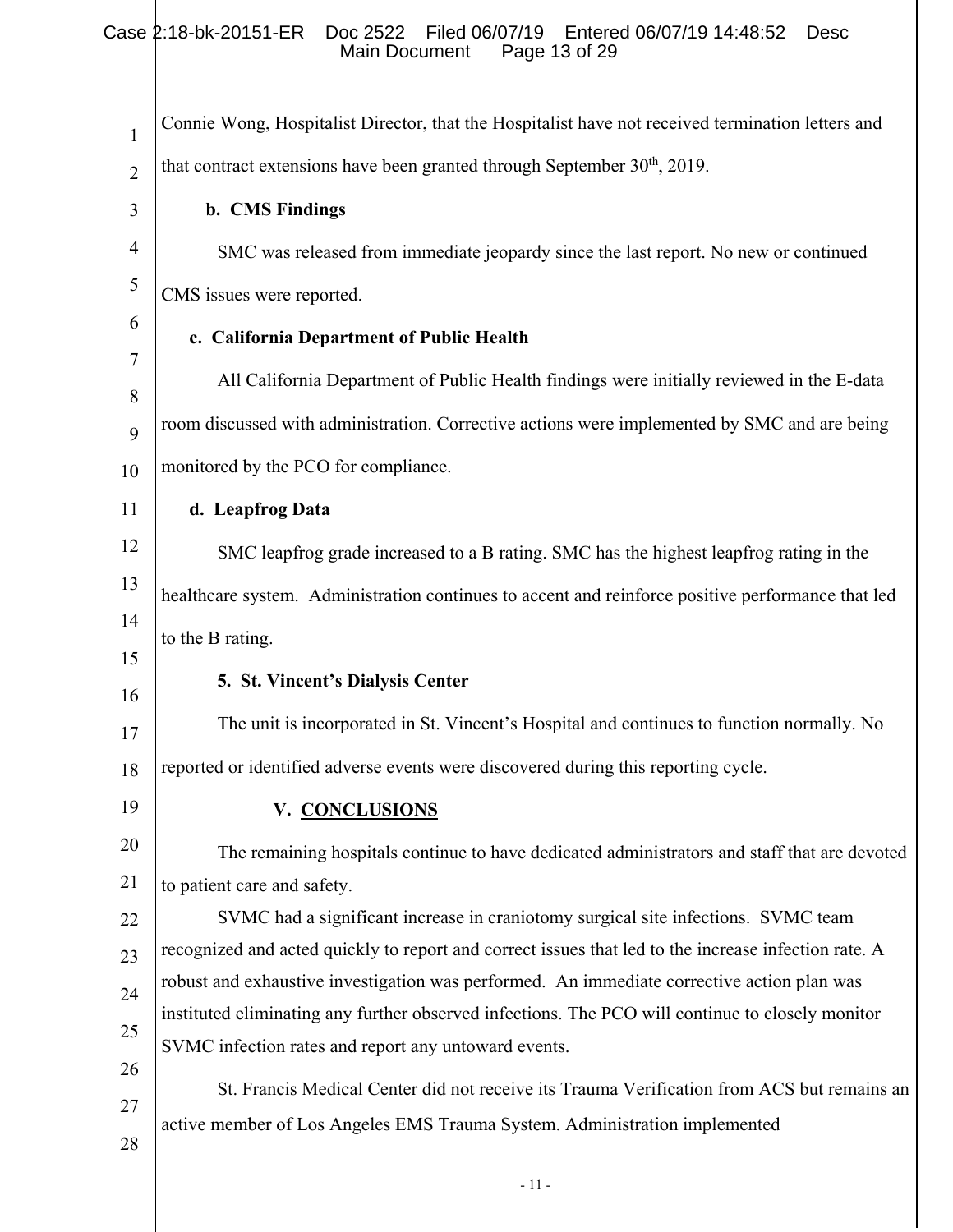#### Case 2:18-bk-20151-ER Doc 2522 Filed 06/07/19 Entered 06/07/19 14:48:52 Desc Main Document Page 14 of 29

 $\mathbf{1}$ recommendations from ACS and are confident that they will reverify with ACS on November 7<sup>th</sup>. 2019. Participation in ACS verification is voluntary and reflect commitment to quality of care.  $\overline{2}$ The PCO was notified by SMC Chief of staff that the Hospitalist and Intensivist programs 3 were scheduled for contract termination on June 30<sup>th</sup>, 2019. The PCO immediately contacted Dr.  $\overline{4}$ Del Junco who informed the PCO that Hospitalist and Intensivist contract extensions were 5 completed through September 30<sup>th</sup>, 2019. The PCO spoke with Dr. Connie Wong, Hospitalist 6 director, and verified that the Hospitalist group has not been issued termination letters and contract  $\overline{7}$ extensions have been granted with formal written notice to follow. The contract extensions will 8 ensure continuity of patient care and allow the Hospitalist group time to negotiate new contracts  $\overline{9}$ with new hospital ownership. 10

The PCO continues to monitor and follow-up on the status of Seton Medical Centers new computerized tomography (CT) scanner. Administration confirmed that construction plans are awaiting approval from California's Office of Statewide Health Planning and Development (OSHPD).

Verity Healthcare is operating well despite the burden of bankruptcy. The PCO will continue to monitor patient care and safety of the remining entities in the healthcare system and

report findings to the court.

11

12

13

14

15

16

17

18

19

20

21

22

23

24

25

26

27

28

Dated this 7<sup>th</sup> day of June, 2019

 $17.$   $P22$ 

Jacob Nathan Rubin, MD, FACC, Patient Care Ombudsman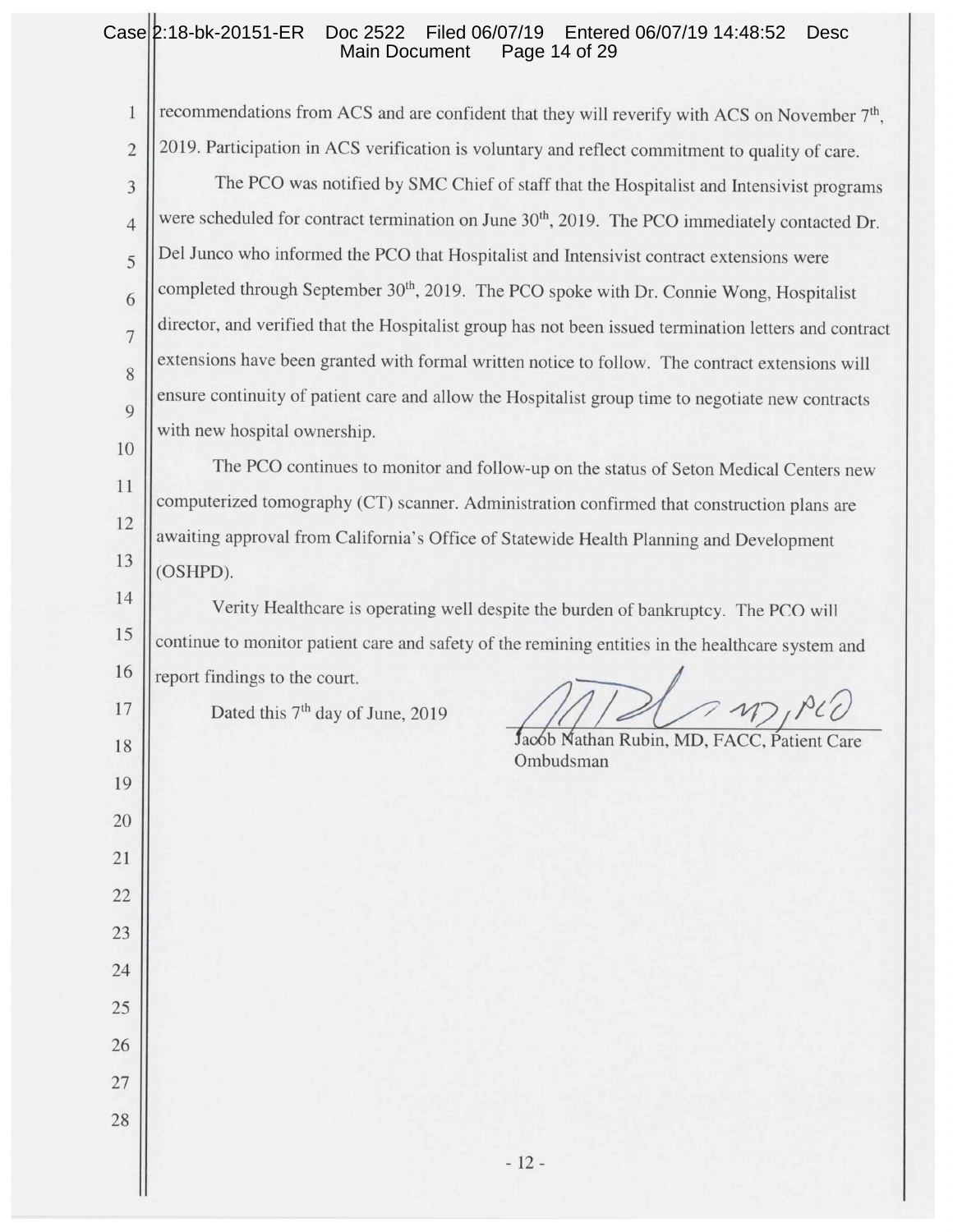|                | Case 2:18-bk-20151-ER<br>Main Document                                                                                                                                                                                                 | Doc 2522   Filed 06/07/19   Entered 06/07/19   14:48:52<br><b>Desc</b><br>Page 15 of 29                                                                                                                                                                                                                           |  |
|----------------|----------------------------------------------------------------------------------------------------------------------------------------------------------------------------------------------------------------------------------------|-------------------------------------------------------------------------------------------------------------------------------------------------------------------------------------------------------------------------------------------------------------------------------------------------------------------|--|
| $\mathbf{1}$   |                                                                                                                                                                                                                                        | <b>PROOF OF SERVICE OF DOCUMENT</b>                                                                                                                                                                                                                                                                               |  |
| $\overline{2}$ | I am over the age of 18 and not a party to this bankruptcy case or adversary proceeding. My business<br>address is:                                                                                                                    |                                                                                                                                                                                                                                                                                                                   |  |
| 3              | 10250 Constellation Blvd., Suite 1700, Los Angeles, CA 90067                                                                                                                                                                           |                                                                                                                                                                                                                                                                                                                   |  |
| $\overline{4}$ |                                                                                                                                                                                                                                        | A true and correct copy of the foregoing document entitled (specify): SUBMISSION OF FOURTH REPORT                                                                                                                                                                                                                 |  |
| 5              | 333(b)(2) will be served or was served (a) on the judge in chambers in the form and manner required by<br>LBR 5005-2(d); and (b) in the manner stated below:                                                                           | BY PATIENT CARE OMBUDSMAN, JACOB NATHAN RUBIN, MD, FACC, PURSUANT TO 11 U.S.C. §                                                                                                                                                                                                                                  |  |
| 6              | 1. TO BE SERVED BY THE COURT VIA NOTICE OF ELECTRONIC FILING (NEF): Pursuant to                                                                                                                                                        |                                                                                                                                                                                                                                                                                                                   |  |
| 7<br>8         | controlling General Orders and LBR, the foregoing document will be served by the court via NEF and                                                                                                                                     | hyperlink to the document. On (date) June 7, 2019, I checked the CM/ECF docket for this bankruptcy case<br>or adversary proceeding and determined that the following persons are on the Electronic Mail Notice List to                                                                                            |  |
| 9              | receive NEF transmission at the email addresses stated below:                                                                                                                                                                          |                                                                                                                                                                                                                                                                                                                   |  |
| 10             | attached page                                                                                                                                                                                                                          | Service information continued on                                                                                                                                                                                                                                                                                  |  |
| 11             | 2. SERVED BY UNITED STATES MAIL:                                                                                                                                                                                                       |                                                                                                                                                                                                                                                                                                                   |  |
| 12             | On June 7, 2019, I served the following persons and/or entities at the last known addresses in this                                                                                                                                    | bankruptcy case or adversary proceeding by placing a true and correct copy thereof in a sealed envelope in                                                                                                                                                                                                        |  |
| 13             | the United States mail, first class, postage prepaid, and addressed as follows. Listing the judge here<br>constitutes a declaration that mailing to the judge will be completed no later than 24 hours after the<br>document is filed. |                                                                                                                                                                                                                                                                                                                   |  |
| 14             |                                                                                                                                                                                                                                        | Service information continued on                                                                                                                                                                                                                                                                                  |  |
| 15             | attached page                                                                                                                                                                                                                          |                                                                                                                                                                                                                                                                                                                   |  |
| 16             |                                                                                                                                                                                                                                        | 3. SERVED BY PERSONAL DELIVERY, OVERNIGHT MAIL, FACSIMILE TRANSMISSION OR EMAIL<br>(state method for each person or entity served): Pursuant to F.R.Civ.P. 5 and/or controlling LBR, on June 7,<br>2019I served the following persons and/or entities by personal delivery, overnight mail service, or (for those |  |
| 17<br>18       | the judge here constitutes a declaration that personal delivery on, or overnight mail to, the judge will be<br>completed no later than 24 hours after the document is filed.                                                           | who consented in writing to such service method), by facsimile transmission and/or email as follows. Listing                                                                                                                                                                                                      |  |
| 19             | Via Attorney Service                                                                                                                                                                                                                   |                                                                                                                                                                                                                                                                                                                   |  |
| 20             | The Honorable Ernest M. Robles<br>United States Bankruptcy Court, #1560                                                                                                                                                                |                                                                                                                                                                                                                                                                                                                   |  |
|                |                                                                                                                                                                                                                                        |                                                                                                                                                                                                                                                                                                                   |  |
| 21             | 255 E. Temple Street<br>Los Angeles, CA 90012                                                                                                                                                                                          |                                                                                                                                                                                                                                                                                                                   |  |
| 22             | attached page                                                                                                                                                                                                                          | Service information continued on                                                                                                                                                                                                                                                                                  |  |
| 23             |                                                                                                                                                                                                                                        | I declare under penalty of perjury under the laws of the United States that the foregoing is true and correct.                                                                                                                                                                                                    |  |
| 24             | June 7, 2019<br>Jason Klassi                                                                                                                                                                                                           | /s/ Jason Klassi                                                                                                                                                                                                                                                                                                  |  |
| 25             | <b>Printed Name</b><br>Date                                                                                                                                                                                                            | Signature                                                                                                                                                                                                                                                                                                         |  |
| 26             |                                                                                                                                                                                                                                        |                                                                                                                                                                                                                                                                                                                   |  |
| 27             |                                                                                                                                                                                                                                        |                                                                                                                                                                                                                                                                                                                   |  |
| 28             |                                                                                                                                                                                                                                        |                                                                                                                                                                                                                                                                                                                   |  |
|                |                                                                                                                                                                                                                                        | $-13-$                                                                                                                                                                                                                                                                                                            |  |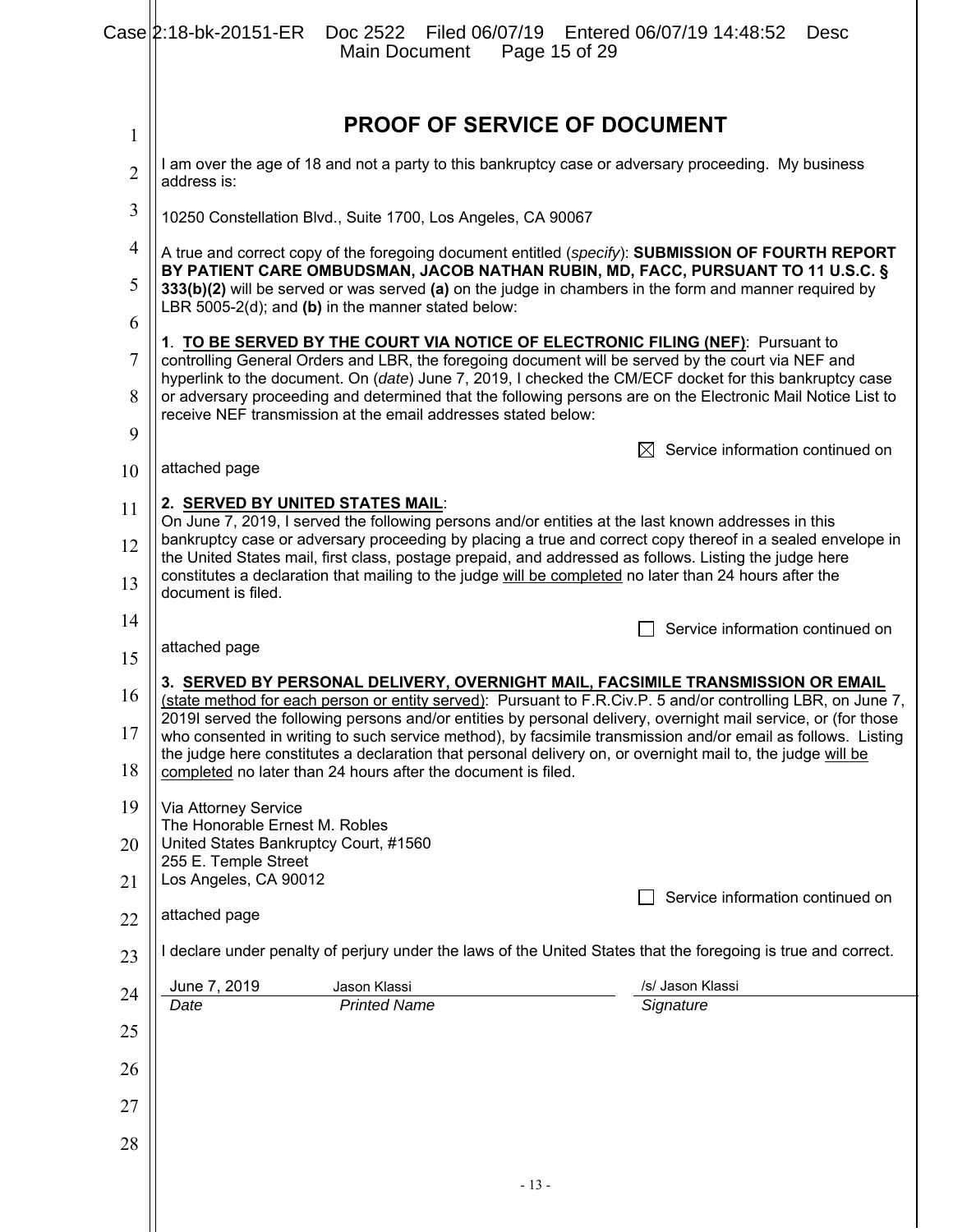|                | $Case 2.18-bk-20151-ER$<br>Doc 2522   Filed 06/07/19   Entered 06/07/19   14:48:52<br><b>Desc</b><br>Page 16 of 29<br>Main Document                                                                                                                                                                                    |
|----------------|------------------------------------------------------------------------------------------------------------------------------------------------------------------------------------------------------------------------------------------------------------------------------------------------------------------------|
| $\mathbf{1}$   | 2:18-bk-20151-ER Notice will be electronically mailed to:                                                                                                                                                                                                                                                              |
| 2              | Robert N Amkraut on behalf of Creditor Swinerton Builders<br>ramkraut@foxrothschild.com                                                                                                                                                                                                                                |
| 3              | Kyra E Andrassy on behalf of Creditor MGH Painting, Inc.<br>kandrassy@swelawfirm.com, csheets@swelawfirm.com;gcruz@swelawfirm.com;jchung@swelawfirm.com                                                                                                                                                                |
| 4<br>5         | Kyra E Andrassy on behalf of Interested Party Courtesy NEF<br>kandrassy@swelawfirm.com, csheets@swelawfirm.com;gcruz@swelawfirm.com;jchung@swelawfirm.com                                                                                                                                                              |
| 6              | Simon Aron on behalf of Interested Party RCB Equities #1, LLC<br>saron@wrslawyers.com                                                                                                                                                                                                                                  |
| 7<br>8         | Lauren T Attard on behalf of Creditor SpecialtyCare Cardiovascular Resources, LLC<br>lattard@bakerlaw.com, abalian@bakerlaw.com                                                                                                                                                                                        |
| 9              | Keith Patrick Banner on behalf of Creditor Abbott Laboratories Inc.<br>kbanner@greenbergglusker.com, sharper@greenbergglusker.com;calendar@greenbergglusker.com                                                                                                                                                        |
| 10<br>11       | Keith Patrick Banner on behalf of Interested Party CO Architects<br>kbanner@greenbergglusker.com, sharper@greenbergglusker.com;calendar@greenbergglusker.com                                                                                                                                                           |
| 12             | Cristina E Bautista on behalf of Creditor Health Net of California, Inc.<br>cristina.bautista@kattenlaw.com, ecf.lax.docket@kattenlaw.com                                                                                                                                                                              |
| 13<br>14<br>15 | James Cornell Behrens on behalf of Creditor Committee Official Committee of Unsecured Creditors of Verity<br>Health System of California, Inc., et al.<br>jbehrens@milbank.com,<br>gbray@milbank.com;mshinderman@milbank.com;hmaghakian@milbank.com;dodonnell@milbank.com;jbre<br>wster@milbank.com;JWeber@milbank.com |
| 16             | Ron Bender on behalf of Health Care Ombudsman J. Nathan Ruben<br>rb@Inbyb.com                                                                                                                                                                                                                                          |
| 17<br>18       | Ron Bender on behalf of Health Care Ombudsman Jacob Nathan Rubin<br>rb@Inbyb.com                                                                                                                                                                                                                                       |
| 19             | Bruce Bennett on behalf of Creditor Nantworks, LLC<br>bbennett@jonesday.com                                                                                                                                                                                                                                            |
| 20             | Bruce Bennett on behalf of Creditor Verity MOB Financing II LLC<br>bbennett@jonesday.com                                                                                                                                                                                                                               |
| 21<br>22       | Bruce Bennett on behalf of Creditor Verity MOB Financing LLC<br>bbennett@jonesday.com                                                                                                                                                                                                                                  |
| 23             | Peter J Benvenutti on behalf of Creditor County of San Mateo<br>pbenvenutti@kellerbenvenutti.com, pjbenven74@yahoo.com                                                                                                                                                                                                 |
| 24<br>25       | Elizabeth Berke-Dreyfuss on behalf of Creditor Center for Dermatology, Cosmetic and Laser Surgery<br>edreyfuss@wendel.com                                                                                                                                                                                              |
| 26             | Steven M Berman on behalf of Creditor KForce, Inc.<br>sberman@slk-law.com                                                                                                                                                                                                                                              |
| 27<br>28       | Alicia K Berry on behalf of Attorney Alicia Berry<br>Alicia.Berry@doj.ca.gov                                                                                                                                                                                                                                           |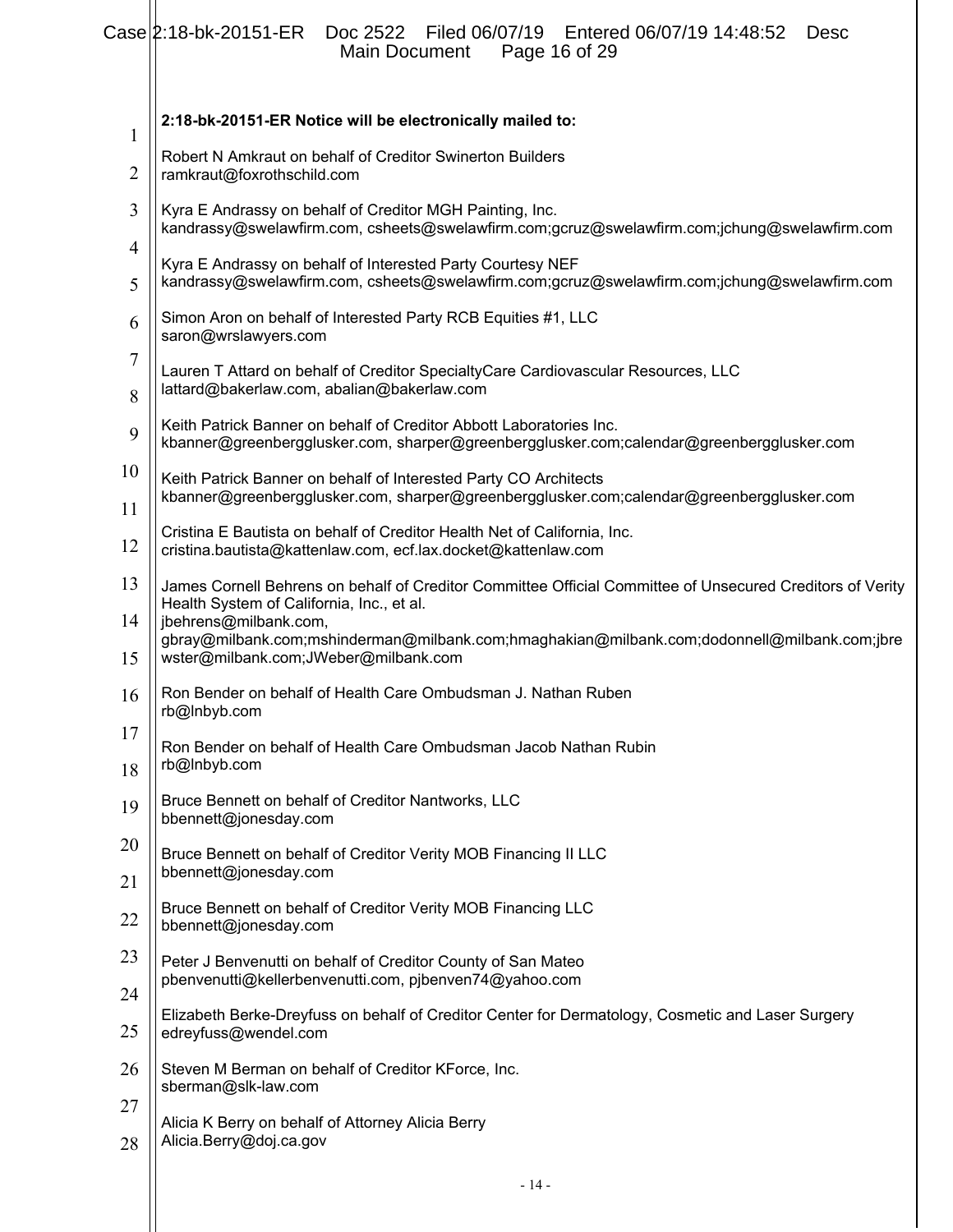|                | Case 2:18-bk-20151-ER<br>Doc 2522 Filed 06/07/19 Entered 06/07/19 14:48:52<br>Desc<br><b>Main Document</b><br>Page 17 of 29     |
|----------------|---------------------------------------------------------------------------------------------------------------------------------|
| $\mathbf{1}$   | Alicia K Berry on behalf of Interested Party Attorney General For The State Of Ca<br>Alicia.Berry@doj.ca.gov                    |
| 2<br>3         | Stephen F Biegenzahn on behalf of Creditor Josefina Robles<br>efile@sfblaw.com                                                  |
| $\overline{4}$ | Stephen F Biegenzahn on behalf of Interested Party Courtesy NEF<br>efile@sfblaw.com                                             |
| 5<br>6         | Karl E Block on behalf of Interested Party Courtesy NEF<br>kblock@loeb.com, jvazquez@loeb.com;ladocket@loeb.com                 |
|                | Dustin P Branch on behalf of Interested Party Wells Fargo Bank, National Association, as indenture trustee                      |
| 7<br>8         | branchd@ballardspahr.com,<br>carolod@ballardspahr.com;hubenb@ballardspahr.com;Pollack@ballardspahr.com                          |
| 9              | Michael D Breslauer on behalf of Creditor Hunt Spine Institute, Inc.<br>mbreslauer@swsslaw.com,                                 |
| 10             | wyones@swsslaw.com;mbreslauer@ecf.courtdrive.com;wyones@ecf.courtdrive.com                                                      |
| 11             | Chane Buck on behalf of Interested Party Courtesy NEF<br>cbuck@jonesday.com                                                     |
| 12             | Damarr M Butler on behalf of Creditor Pension Benefit Guaranty Corporation<br>butler.damarr@pbgc.gov, efile@pbgc.gov            |
| 13<br>14       | Lori A Butler on behalf of Creditor Pension Benefit Guaranty Corporation<br>butler.lori@pbgc.gov, efile@pbgc.gov                |
| 15             | Howard Camhi on behalf of Creditor The Huntington National Bank<br>hcamhi@ecjlaw.com, tcastelli@ecjlaw.com;amatsuoka@ecjlaw.com |
| 16<br>17       | Shirley Cho on behalf of Attorney Pachulski Stang Ziehl & Jones LLP<br>scho@pszjlaw.com                                         |
| 18             | Shirley Cho on behalf of Debtor Verity Health System of California, Inc.<br>scho@pszjlaw.com                                    |
| 19             | Jacquelyn H Choi on behalf of Interested Party Courtesy NEF                                                                     |
| 20             | jchoi@swesq.com                                                                                                                 |
| 21             | Shawn M Christianson on behalf of Creditor Oracle America, Inc.<br>cmcintire@buchalter.com, schristianson@buchalter.com         |
| 22             | Shawn M Christianson on behalf of Interested Party Courtesy NEF<br>cmcintire@buchalter.com, schristianson@buchalter.com         |
| 23<br>24       | Kevin Collins on behalf of Creditor Roche Diagnostics Corporation<br>kevin.collins@btlaw.com, Kathleen.lytle@btlaw.com          |
| 25             | David N Crapo on behalf of Creditor Sharp Electronics Corporation                                                               |
| 26             | dcrapo@gibbonslaw.com, elrosen@gibbonslaw.com                                                                                   |
| 27             | Mariam Danielyan on behalf of Creditor Aida Iniguez<br>md@danielyanlawoffice.com, danielyan.mar@gmail.com                       |
| 28             | Mariam Danielyan on behalf of Creditor Francisco Iniguez                                                                        |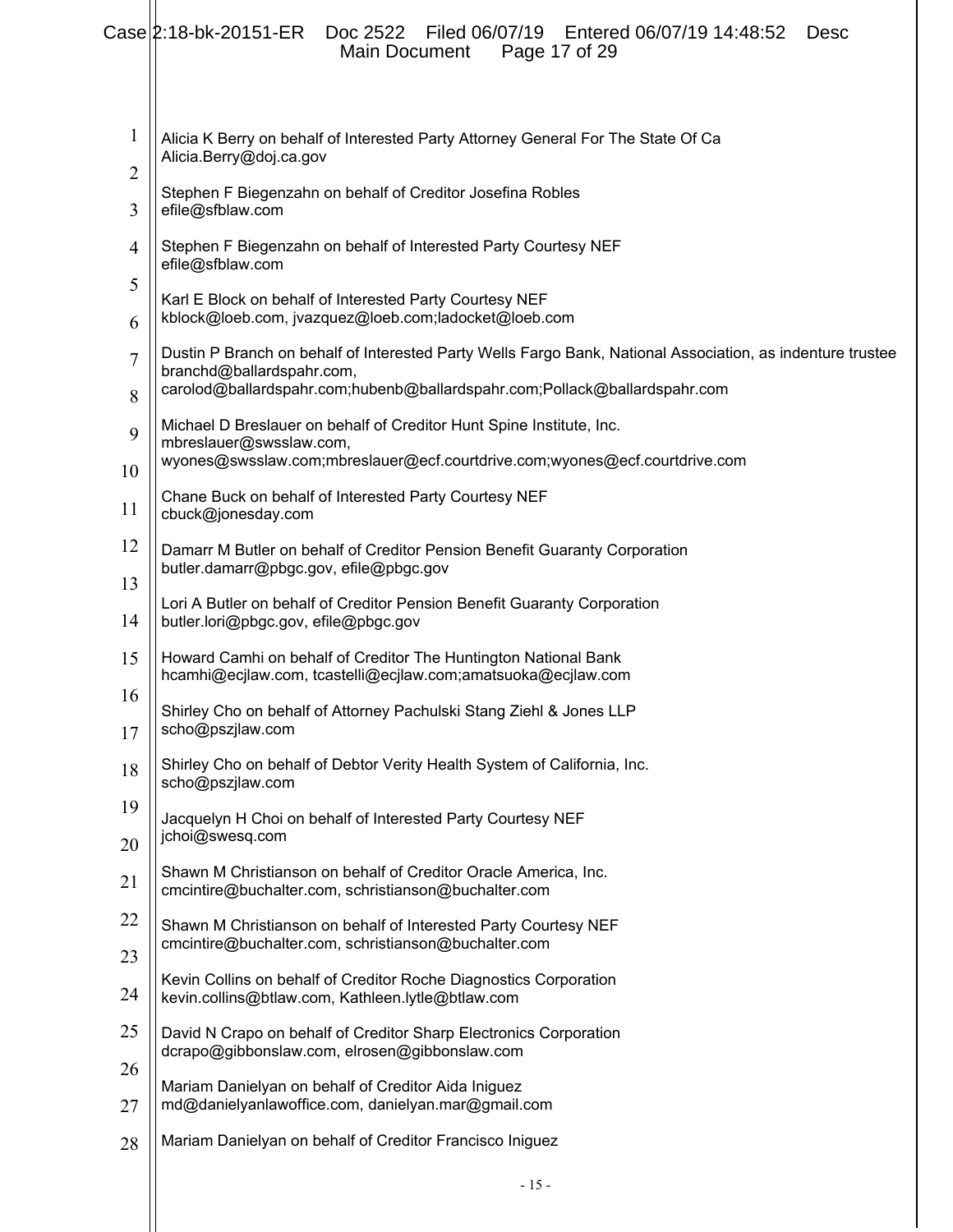# Case 2:18-bk-20151-ER Doc 2522 Filed 06/07/19 Entered 06/07/19 14:48:52 Desc Main Document Page 18 of 29

| 1              | md@danielyanlawoffice.com, danielyan.mar@gmail.com                                                                                                                                        |
|----------------|-------------------------------------------------------------------------------------------------------------------------------------------------------------------------------------------|
| $\overline{2}$ | Brian L Davidoff on behalf of Creditor Abbott Laboratories Inc.<br>bdavidoff@greenbergglusker.com, calendar@greenbergglusker.com;jking@greenbergglusker.com                               |
| 3<br>4         | Brian L Davidoff on behalf of Interested Party CO Architects<br>bdavidoff@greenbergglusker.com, calendar@greenbergglusker.com;jking@greenbergglusker.com                                  |
| 5              | Aaron Davis on behalf of Creditor US Foods, Inc.<br>aaron.davis@bryancave.com, kat.flaherty@bryancave.com                                                                                 |
| 6              | Kevin M Eckhardt on behalf of Creditor C. R. Bard, Inc.<br>keckhardt@huntonak.com, keckhardt@hunton.com                                                                                   |
| 7<br>8         | Kevin M Eckhardt on behalf of Creditor Smith & Nephew, Inc.<br>keckhardt@huntonak.com, keckhardt@hunton.com                                                                               |
| 9              | Andy J Epstein on behalf of Interested Party Courtesy NEF<br>taxcpaesq@gmail.com                                                                                                          |
| 10<br>11       | Christine R Etheridge on behalf of Creditor Fka GE Capital Wells Fargo Vendor Financial Services, LLC<br>christine.etheridge@ikonfin.com                                                  |
| 12             | M Douglas Flahaut on behalf of Creditor Medline Industries, Inc.<br>flahaut.douglas@arentfox.com                                                                                          |
| 13             | Michael G Fletcher on behalf of Interested Party Courtesy NEF<br>mfletcher@frandzel.com, sking@frandzel.com                                                                               |
| 14<br>15       | Joseph D Frank on behalf of Creditor Experian Health fka Passport Health Communications Inc<br>jfrank@fgllp.com, mmatlock@fgllp.com;csmith@fgllp.com;jkleinman@fgllp.com;csucic@fgllp.com |
| 16             | Joseph D Frank on behalf of Creditor Experian Health, Inc<br>jfrank@fgllp.com, mmatlock@fgllp.com;csmith@fgllp.com;jkleinman@fgllp.com;csucic@fgllp.com                                   |
| 17<br>18       | William B Freeman on behalf of Creditor Health Net of California, Inc.<br>william.freeman@kattenlaw.com, nicole.jones@kattenlaw.com,ecf.lax.docket@kattenlaw.com                          |
| 19             | Eric J Fromme on behalf of Creditor CHHP Holdings II, LLC<br>efromme@tocounsel.com, lchapman@tocounsel.com;sschuster@tocounsel.com                                                        |
| 20             | Eric J Fromme on behalf of Creditor CPH Hospital Management, LLC<br>efromme@tocounsel.com, lchapman@tocounsel.com;sschuster@tocounsel.com                                                 |
| 21<br>22       | Eric J Fromme on behalf of Creditor Eladh, L.P.<br>efromme@tocounsel.com, lchapman@tocounsel.com;sschuster@tocounsel.com                                                                  |
| 23             | Eric J Fromme on behalf of Creditor Gardena Hospital L.P.<br>efromme@tocounsel.com, lchapman@tocounsel.com;sschuster@tocounsel.com                                                        |
| 24<br>25       | Jeffrey K Garfinkle on behalf of Creditor McKesson Corporation<br>jgarfinkle@buchalter.com, docket@buchalter.com;dcyrankowski@buchalter.com                                               |
| 26             | Jeffrey K Garfinkle on behalf of Interested Party Courtesy NEF<br>jgarfinkle@buchalter.com, docket@buchalter.com;dcyrankowski@buchalter.com                                               |
| 27<br>28       | Lawrence B Gill on behalf of Interested Party Courtesy NEF<br>lgill@nelsonhardiman.com, rrange@nelsonhardiman.com                                                                         |
|                |                                                                                                                                                                                           |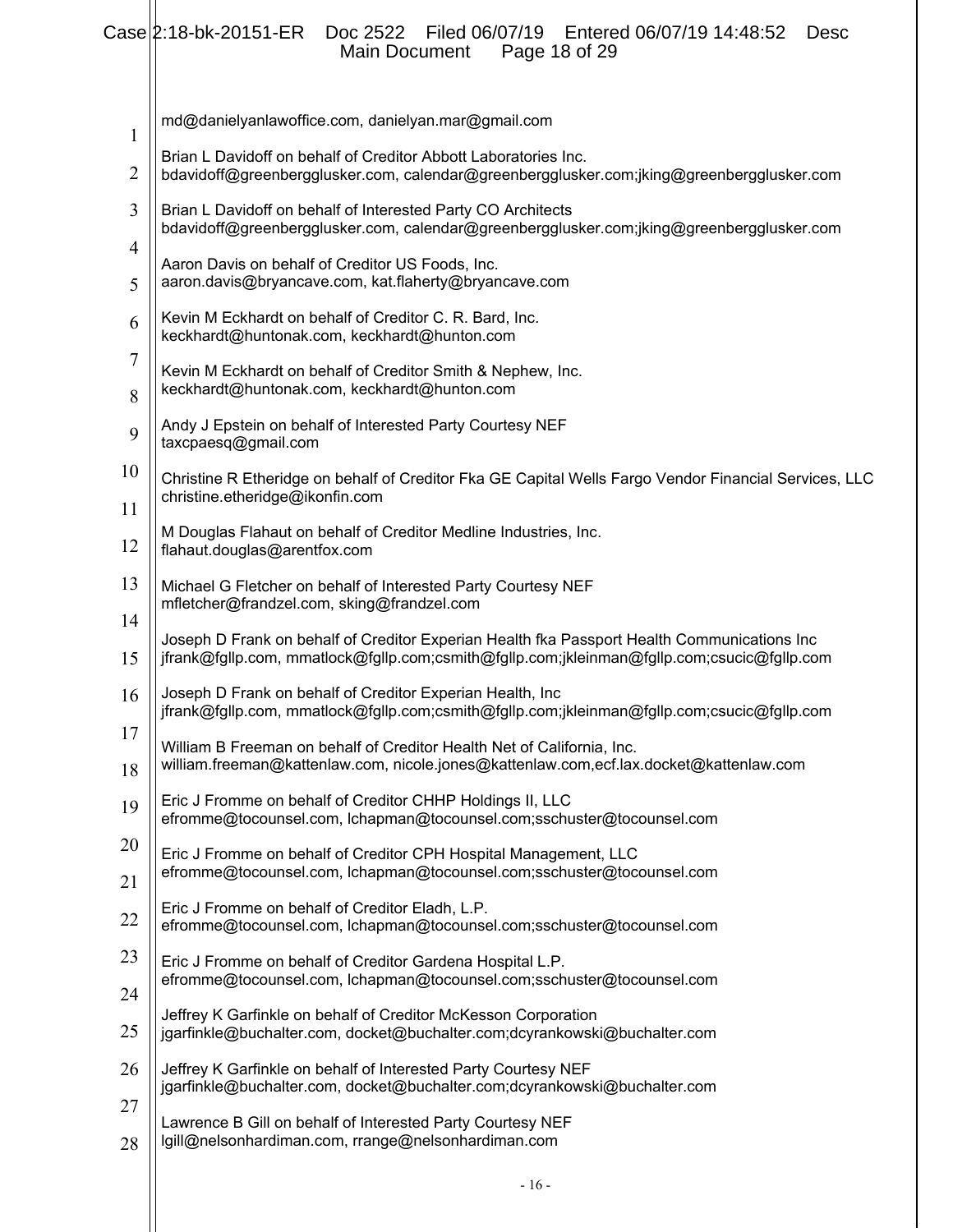|                                | Case 2:18-bk-20151-ER<br>Filed 06/07/19    Entered 06/07/19 14:48:52<br>Doc 2522<br>Desc<br>Page 19 of 29<br><b>Main Document</b>                                    |
|--------------------------------|----------------------------------------------------------------------------------------------------------------------------------------------------------------------|
| $\mathbf{1}$<br>$\overline{c}$ | Paul R. Glassman on behalf of Creditor Long Beach Memorial Medical Center<br>pglassman@sycr.com                                                                      |
| 3                              | Eric D Goldberg on behalf of Creditor Otsuka Pharmaceutical Development & Commercialization, Inc.<br>eric.goldberg@dlapiper.com, eric-goldberg-1103@ecf.pacerpro.com |
| $\overline{4}$                 | Mary H Haas on behalf of Creditor American National Red Cross<br>maryhaas@dwt.com, melissastrobel@dwt.com;laxdocket@dwt.com;yunialubega@dwt.com                      |
| 5<br>6                         | James A Hayes, Jr on behalf of Creditor Royal West Development, Inc.<br>jhayes@jamesahayesaplc.com                                                                   |
| $\overline{7}$                 | Michael S Held on behalf of Creditor Medecision, Inc.<br>mheld@jw.com                                                                                                |
| 8                              | Lawrence J Hilton on behalf of Creditor Cerner Corporation<br>lhilton@onellp.com,                                                                                    |
| 9                              | lthomas@onellp.com;info@onellp.com;evescance@onellp.com;nlichtenberger@onellp.com;rgolder@onellp.<br>com                                                             |
| 10                             | Robert M Hirsh on behalf of Creditor Medline Industries, Inc.                                                                                                        |
| 11                             | Robert.Hirsh@arentfox.com                                                                                                                                            |
| 12                             | Florice Hoffman on behalf of Creditor National Union of Healthcare Workers<br>fhoffman@socal.rr.com, floricehoffman@gmail.com                                        |
| 13<br>14                       | Michael Hogue on behalf of Creditor Workday, Inc.<br>hoguem@gtlaw.com, fernandezc@gtlaw.com;SFOLitDock@gtlaw.com                                                     |
| 15                             | Marsha A Houston on behalf of Creditor Healthcare Transformation Inc.<br>mhouston@reedsmith.com                                                                      |
| 16                             | Brian D Huben on behalf of Creditor Southeast Medical Center, LLC and Slauson Associates of Huntington                                                               |
| 17                             | Park, LLC<br>hubenb@ballardspahr.com, carolod@ballardspahr.com                                                                                                       |
| 18<br>19                       | John Mark Jennings on behalf of Creditor GE HFS, LLC<br>johnmark.jennings@kutakrock.com                                                                              |
| 20                             | Monique D Jewett-Brewster on behalf of Creditor Paragon Mechanical, Inc.<br>mjb@hopkinscarley.com, eamaro@hopkinscarley.com                                          |
| 21                             | Gregory R Jones on behalf of Interested Party County of Santa Clara                                                                                                  |
| 22                             | gjones@mwe.com, rnhunter@mwe.com                                                                                                                                     |
| 23                             | Lance N Jurich on behalf of Creditor ALLY BANK<br>ljurich@loeb.com, karnote@loeb.com;ladocket@loeb.com                                                               |
| 24                             | Steven J Kahn on behalf of Plaintiff ST. FRANCIS MEDICAL CENTER, a California nonprofit public benefit<br>corporation                                                |
| 25                             | skahn@pszyjw.com                                                                                                                                                     |
| 26                             | Steven J Kahn on behalf of Plaintiff ST. VINCENT MEDICAL CENTER, a California nonprofit public benefit<br>corporation                                                |
| 27                             | skahn@pszyjw.com                                                                                                                                                     |
| 28                             | Steven J Kahn on behalf of Plaintiff VERITY HEALTH SYSTEM OF CALIFORNIA, INC., a California                                                                          |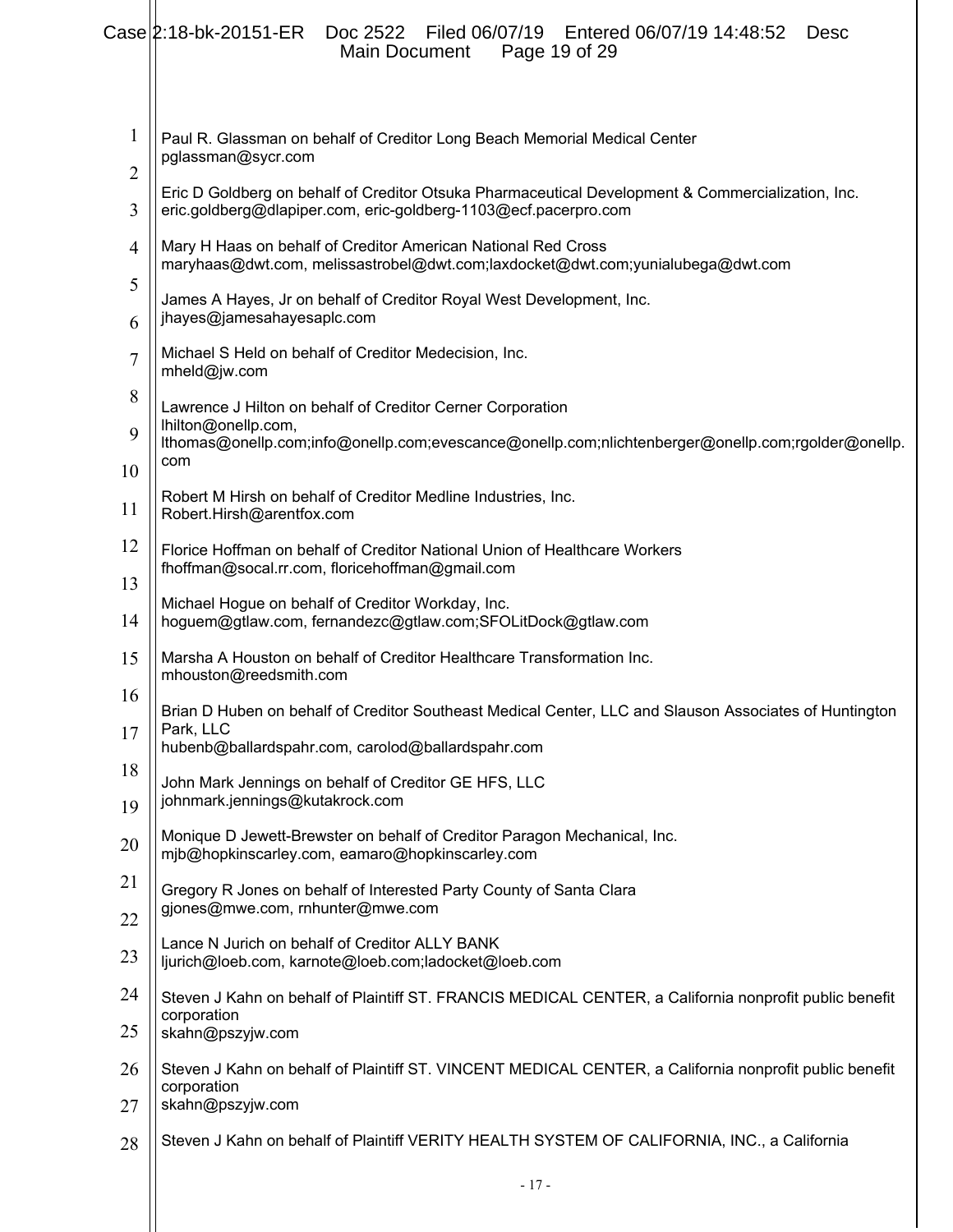|                     | $Case  2:18-bk-20151-ER$<br>Entered 06/07/19 14:48:52<br>Filed 06/07/19<br>Doc 2522<br>Desc<br>Page 20 of 29<br><b>Main Document</b>                                       |
|---------------------|----------------------------------------------------------------------------------------------------------------------------------------------------------------------------|
| 1                   | nonprofit public benefit corporation<br>skahn@pszyjw.com                                                                                                                   |
| $\overline{2}$<br>3 | Ivan L Kallick on behalf of Interested Party Ivan Kallick<br>ikallick@manatt.com, ihernandez@manatt.com                                                                    |
| 4                   | Jane Kim on behalf of Creditor County of San Mateo<br>jkim@kellerbenvenutti.com                                                                                            |
| 5                   | Monica Y Kim on behalf of Health Care Ombudsman Jacob Nathan Rubin<br>myk@Inbrb.com, myk@ecf.inforuptcy.com                                                                |
| 6<br>$\overline{7}$ | Gary E Klausner on behalf of Interested Party Courtesy NEF<br>gek@Inbyb.com                                                                                                |
| 8                   | Gary E Klausner on behalf of Interested Party Strategic Global Management, Inc.<br>gek@Inbyb.com                                                                           |
| 9<br>10             | Joseph A Kohanski on behalf of Creditor United Nurses Associations of CA/Union of Health Care<br>Professionals<br>jkohanski@bushgottlieb.com, kprestegard@bushgottlieb.com |
| 11                  | Jeffrey C Krause on behalf of Creditor Aetna Life Insurance Company<br>jkrause@gibsondunn.com, dtrujillo@gibsondunn.com;jstern@gibsondunn.com                              |
| 12<br>13            | Chris D. Kuhner on behalf of Creditor OCH Forest 1, General Partner of O'Connor Health Center 1, a limited<br>partnership                                                  |
| 14                  | c.kuhner@kornfieldlaw.com                                                                                                                                                  |
| 15                  | Darryl S Laddin on behalf of Creditor c/o Darryl S. Laddin Sysco Los Angeles, Inc.<br>bkrfilings@agg.com                                                                   |
| 16                  | Robert S Lampl on behalf of Creditor Surgical Information Systems, LLC<br>advocate45@aol.com, rlisarobinsonr@aol.com                                                       |
| 17<br>18            | Robert S Lampl on behalf of Creditor c/o Darryl S. Laddin Sysco Los Angeles, Inc.<br>advocate45@aol.com, rlisarobinsonr@aol.com                                            |
| 19                  | Richard A Lapping on behalf of Creditor Retirement Plan for Hospital Employees<br>richard@lappinglegal.com                                                                 |
| 20                  | Paul J Laurin on behalf of Creditor Roche Diagnostics Corporation<br>plaurin@btlaw.com, slmoore@btlaw.com;jboustani@btlaw.com                                              |
| 21<br>22            | David E Lemke on behalf of Creditor ALLY BANK                                                                                                                              |
| 23                  | david.lemke@wallerlaw.com,<br>chris.cronk@wallerlaw.com;Melissa.jones@wallerlaw.com;cathy.thomas@wallerlaw.com                                                             |
| 24                  | Elan S Levey on behalf of Creditor Centers for Medicare and Medicaid Services<br>elan.levey@usdoj.gov, louisa.lin@usdoj.gov                                                |
| 25                  | Elan S Levey on behalf of Creditor Federal Communications Commission<br>elan.levey@usdoj.gov, louisa.lin@usdoj.gov                                                         |
| 26                  | Elan S Levey on behalf of Creditor Pension Benefit Guaranty Corporation                                                                                                    |
| 27                  | elan.levey@usdoj.gov, louisa.lin@usdoj.gov                                                                                                                                 |
| 28                  | Elan S Levey on behalf of Creditor United States Department of Health and Human Services                                                                                   |
|                     |                                                                                                                                                                            |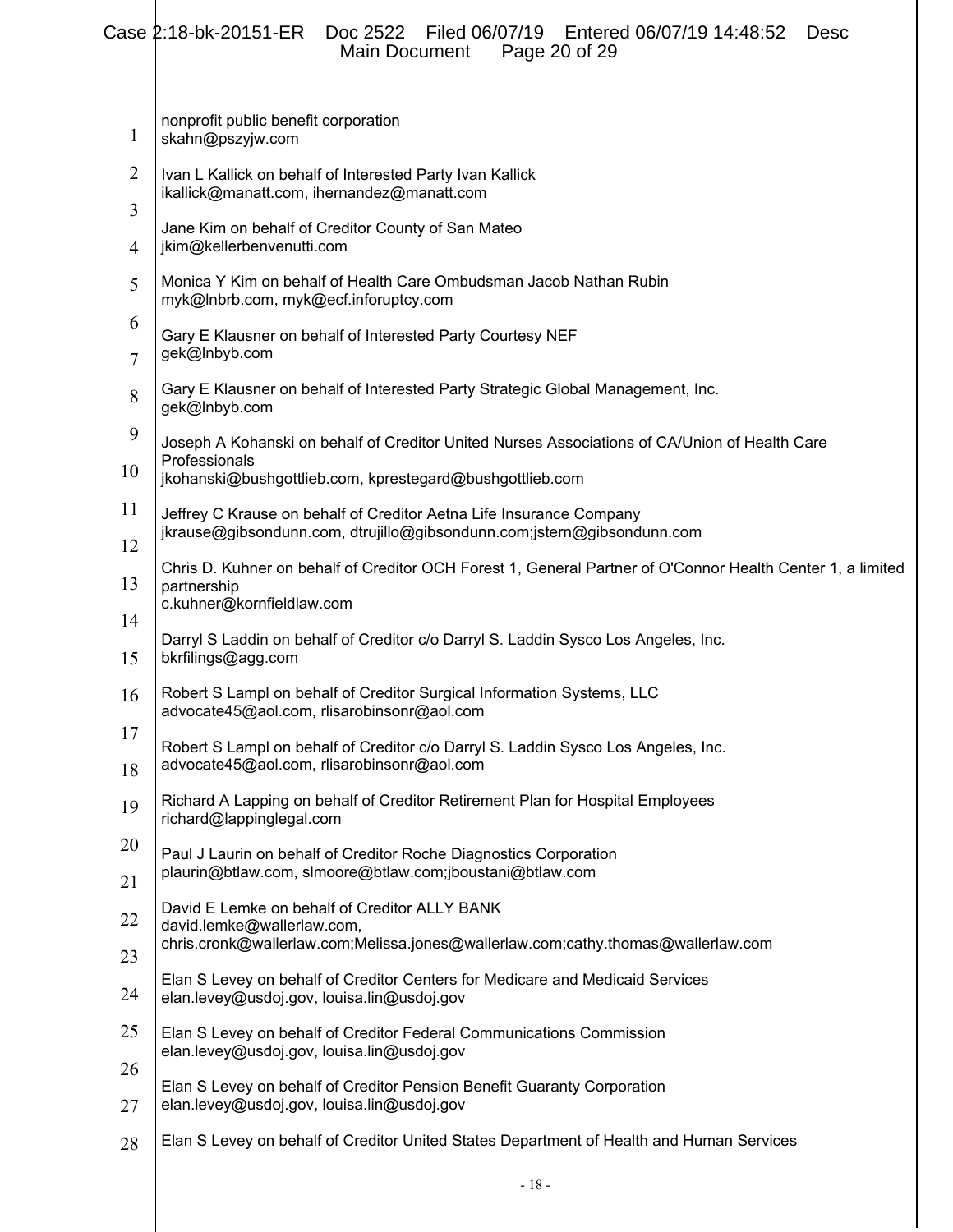#### 1 2 3 4 5 6 7 8 9 10 11 12 13 14 15 16 17 18 19 20 21 22 23 24 25 26 elan.levey@usdoj.gov, louisa.lin@usdoj.gov Elan S Levey on behalf of Creditor United States of America, on behalf of the Federal Communications **Commission** elan.levey@usdoj.gov, louisa.lin@usdoj.gov Tracy L Mainguy on behalf of Creditor Stationary Engineers Local 39 bankruptcycourtnotices@unioncounsel.net, tmainguy@unioncounsel.net Tracy L Mainguy on behalf of Creditor Stationary Engineers Local 39 Health and Welfare Trust Fund bankruptcycourtnotices@unioncounsel.net, tmainguy@unioncounsel.net Tracy L Mainguy on behalf of Creditor Stationary Engineers Local 39 Pension Trust Fund bankruptcycourtnotices@unioncounsel.net, tmainguy@unioncounsel.net Samuel R Maizel on behalf of Debtor De Paul Ventures - San Jose Dialysis, LLC samuel.maizel@dentons.com, alicia.aguilar@dentons.com;docket.general.lit.LOS@dentons.com;tania.moyron@dentons.com;kathryn.how ard@dentons.com;joan.mack@dentons.com Samuel R Maizel on behalf of Debtor De Paul Ventures, LLC samuel.maizel@dentons.com, alicia.aguilar@dentons.com;docket.general.lit.LOS@dentons.com;tania.moyron@dentons.com;kathryn.how ard@dentons.com;joan.mack@dentons.com Samuel R Maizel on behalf of Debtor O'Connor Hospital Foundation samuel.maizel@dentons.com, alicia.aguilar@dentons.com;docket.general.lit.LOS@dentons.com;tania.moyron@dentons.com;kathryn.how ard@dentons.com;joan.mack@dentons.com Samuel R Maizel on behalf of Debtor St. Francis Medical Center of Lynwood Foundation samuel.maizel@dentons.com, alicia.aguilar@dentons.com;docket.general.lit.LOS@dentons.com;tania.moyron@dentons.com;kathryn.how ard@dentons.com;joan.mack@dentons.com Samuel R Maizel on behalf of Debtor St. Vincent Foundation samuel.maizel@dentons.com, alicia.aguilar@dentons.com;docket.general.lit.LOS@dentons.com;tania.moyron@dentons.com;kathryn.how ard@dentons.com;joan.mack@dentons.com Samuel R Maizel on behalf of Debtor Verity Business Services samuel.maizel@dentons.com, alicia.aguilar@dentons.com;docket.general.lit.LOS@dentons.com;tania.moyron@dentons.com;kathryn.how ard@dentons.com;joan.mack@dentons.com Samuel R Maizel on behalf of Debtor Verity Health System of California, Inc. samuel.maizel@dentons.com, alicia.aguilar@dentons.com;docket.general.lit.LOS@dentons.com;tania.moyron@dentons.com;kathryn.how ard@dentons.com;joan.mack@dentons.com Samuel R Maizel on behalf of Debtor Verity Holdings, LLC samuel.maizel@dentons.com, alicia.aguilar@dentons.com;docket.general.lit.LOS@dentons.com;tania.moyron@dentons.com;kathryn.how ard@dentons.com;joan.mack@dentons.com Case 2:18-bk-20151-ER Doc 2522 Filed 06/07/19 Entered 06/07/19 14:48:52 Desc<br>Main Document Page 21 of 29 Main Document

- 27 Samuel R Maizel on behalf of Debtor Verity Medical Foundation samuel.maizel@dentons.com,
- 28 alicia.aguilar@dentons.com;docket.general.lit.LOS@dentons.com;tania.moyron@dentons.com;kathryn.how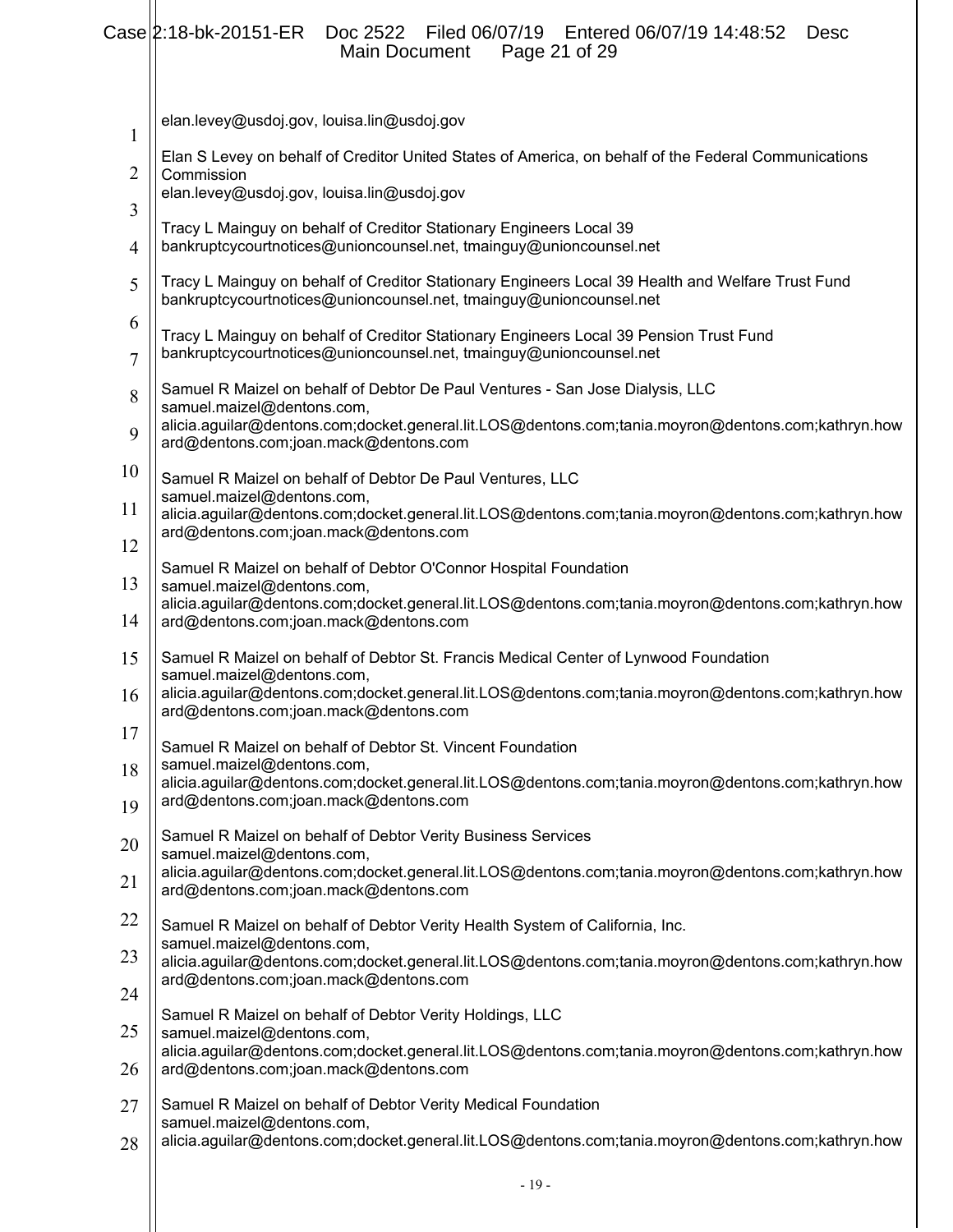|                | Case 2:18-bk-20151-ER Doc 2522 Filed 06/07/19 Entered 06/07/19 14:48:52<br>Desc<br>Page 22 of 29<br>Main Document                                                                      |
|----------------|----------------------------------------------------------------------------------------------------------------------------------------------------------------------------------------|
|                |                                                                                                                                                                                        |
| 1              | ard@dentons.com;joan.mack@dentons.com                                                                                                                                                  |
| $\overline{2}$ | Samuel R Maizel on behalf of Plaintiff Verity Health System of California, Inc.<br>samuel.maizel@dentons.com,                                                                          |
| 3              | alicia.aguilar@dentons.com;docket.general.lit.LOS@dentons.com;tania.moyron@dentons.com;kathryn.how<br>ard@dentons.com;joan.mack@dentons.com                                            |
| $\overline{4}$ | Alvin Mar on behalf of U.S. Trustee United States Trustee (LA)<br>alvin.mar@usdoj.gov                                                                                                  |
| 5              | Craig G Margulies on behalf of Creditor Hooper Healthcare Consulting LLC                                                                                                               |
| 6              | Craig@MarguliesFaithlaw.com,<br>Victoria@MarguliesFaithlaw.com;David@MarguliesFaithLaw.com;Helen@MarguliesFaithlaw.com                                                                 |
| $\overline{7}$ | Craig G Margulies on behalf of Interested Party Courtesy NEF                                                                                                                           |
| 8              | Craig@MarguliesFaithlaw.com,<br>Victoria@MarguliesFaithlaw.com;David@MarguliesFaithLaw.com;Helen@MarguliesFaithlaw.com                                                                 |
| 9              | Hutchison B Meltzer on behalf of Interested Party Attorney General For The State Of Ca                                                                                                 |
| 10             | hutchison.meltzer@doj.ca.gov, Alicia.Berry@doj.ca.gov                                                                                                                                  |
| 11             | Christopher Minier on behalf of Creditor Belfor USA Group, Inc.<br>becky@ringstadlaw.com, arlene@ringstadlaw.com                                                                       |
| 12             | John A Moe, II on behalf of Debtor O'Connor Hospital<br>john.moe@dentons.com, glenda.spratt@dentons.com,derry.kalve@dentons.com,andy.jinnah@dentons.com                                |
| 13             | John A Moe, II on behalf of Debtor O'Connor Hospital Foundation                                                                                                                        |
| 14             | john.moe@dentons.com, glenda.spratt@dentons.com,derry.kalve@dentons.com,andy.jinnah@dentons.com                                                                                        |
| 15             | John A Moe, II on behalf of Debtor Seton Medical Center<br>john.moe@dentons.com, glenda.spratt@dentons.com,derry.kalve@dentons.com,andy.jinnah@dentons.com                             |
| 16<br>17       | John A Moe, II on behalf of Debtor St. Francis Medical Center<br>john.moe@dentons.com, glenda.spratt@dentons.com,derry.kalve@dentons.com,andy.jinnah@dentons.com                       |
| 18             | John A Moe, II on behalf of Debtor St. Francis Medical Center of Lynwood Foundation<br>john.moe@dentons.com, glenda.spratt@dentons.com,derry.kalve@dentons.com,andy.jinnah@dentons.com |
| 19<br>20       | John A Moe, II on behalf of Debtor St. Louise Regional Hospital<br>john.moe@dentons.com, glenda.spratt@dentons.com,derry.kalve@dentons.com,andy.jinnah@dentons.com                     |
| 21             | John A Moe, II on behalf of Debtor St. Vincent Dialysis Center, Inc.<br>john.moe@dentons.com, glenda.spratt@dentons.com,derry.kalve@dentons.com,andy.jinnah@dentons.com                |
| 22             | John A Moe, II on behalf of Debtor St. Vincent Foundation                                                                                                                              |
| 23             | john.moe@dentons.com, glenda.spratt@dentons.com,derry.kalve@dentons.com,andy.jinnah@dentons.com                                                                                        |
| 24             | John A Moe, II on behalf of Debtor Verity Health System of California, Inc.<br>john.moe@dentons.com, glenda.spratt@dentons.com,derry.kalve@dentons.com,andy.jinnah@dentons.com         |
| 25             | John A Moe, II on behalf of Debtor Verity Medical Foundation<br>john.moe@dentons.com, glenda.spratt@dentons.com,derry.kalve@dentons.com,andy.jinnah@dentons.com                        |
| 26<br>27       | John A Moe, II on behalf of Defendant St. Francis Medical Center<br>john.moe@dentons.com, glenda.spratt@dentons.com,derry.kalve@dentons.com,andy.jinnah@dentons.com                    |
| 28             | John A Moe, II on behalf of Defendant Verity Health System of California Inc                                                                                                           |
|                |                                                                                                                                                                                        |
|                | $-20-$                                                                                                                                                                                 |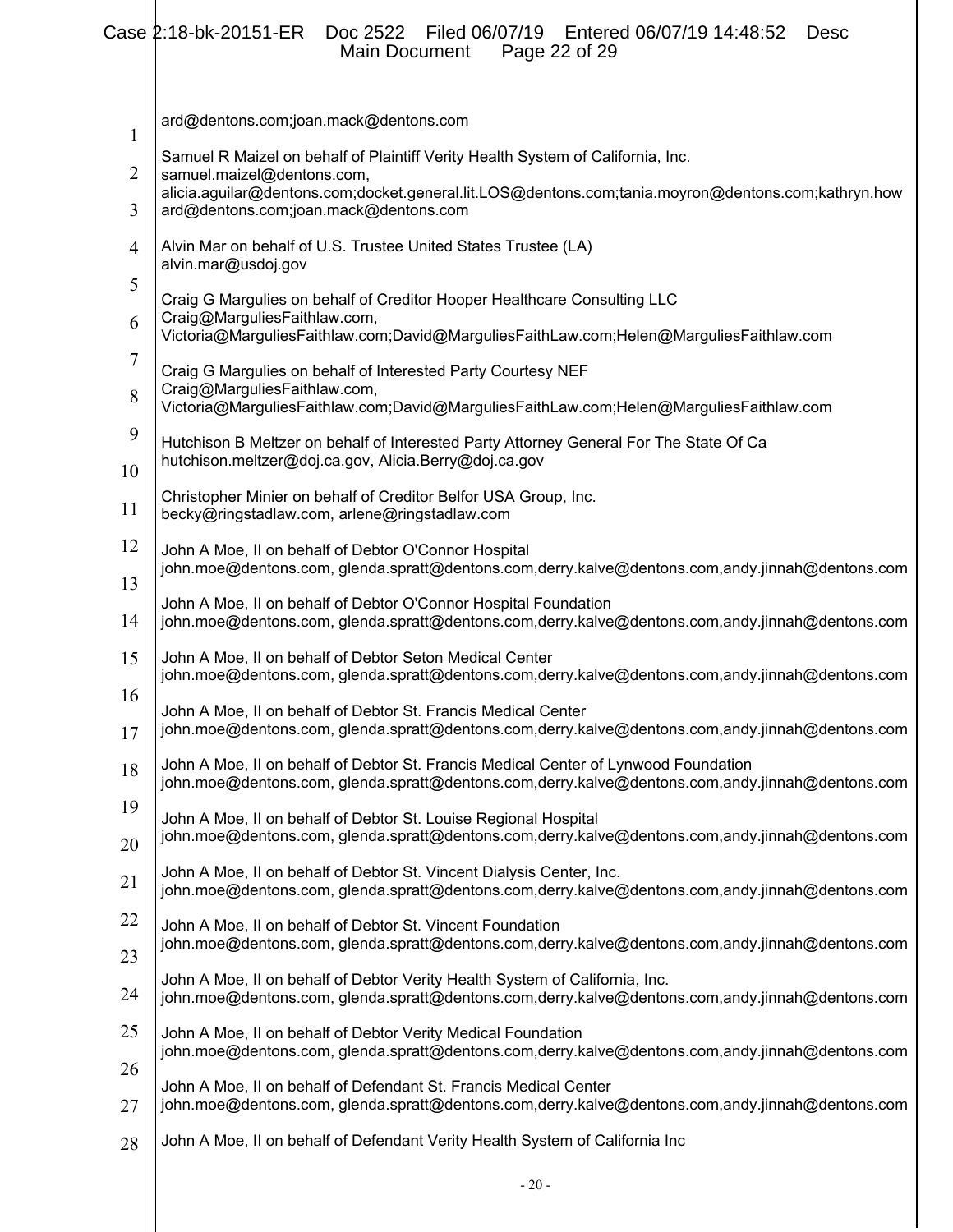# Case 2:18-bk-20151-ER Doc 2522 Filed 06/07/19 Entered 06/07/19 14:48:52 Desc Main Document Page 23 of 29

| $\mathbf{1}$   | john.moe@dentons.com, glenda.spratt@dentons.com,derry.kalve@dentons.com,andy.jinnah@dentons.com                                                   |
|----------------|---------------------------------------------------------------------------------------------------------------------------------------------------|
| $\overline{2}$ | Monserrat Morales on behalf of Interested Party Courtesy NEF<br>mmorales@marguliesfaithlaw.com,                                                   |
| 3              | Victoria@marguliesfaithlaw.com;David@MarguliesFaithLaw.com;Helen@marguliesfaithlaw.com<br>Kevin H Morse on behalf of Creditor Shared Imaging, LLC |
| 4              | kevin.morse@saul.com, rmarcus@AttorneyMM.com;sean.williams@saul.com                                                                               |
| 5              | Kevin H Morse on behalf of Interested Party Courtesy NEF<br>kevin.morse@saul.com, rmarcus@AttorneyMM.com;sean.williams@saul.com                   |
| 6<br>7         | Marianne S Mortimer on behalf of Creditor Premier, Inc.<br>mmortimer@sycr.com, jrothstein@sycr.com                                                |
| 8              | Tania M Moyron on behalf of Debtor De Paul Ventures - San Jose Dialysis, LLC<br>tania.moyron@dentons.com, chris.omeara@dentons.com                |
| 9<br>10        | Tania M Moyron on behalf of Debtor De Paul Ventures, LLC<br>tania.moyron@dentons.com, chris.omeara@dentons.com                                    |
| 11             | Tania M Moyron on behalf of Debtor O'Connor Hospital<br>tania.moyron@dentons.com, chris.omeara@dentons.com                                        |
| 12<br>13       | Tania M Moyron on behalf of Debtor O'Connor Hospital Foundation<br>tania.moyron@dentons.com, chris.omeara@dentons.com                             |
| 14             | Tania M Moyron on behalf of Debtor Saint Louise Regional Hospital Foundation<br>tania.moyron@dentons.com, chris.omeara@dentons.com                |
| 15             | Tania M Moyron on behalf of Debtor Seton Medical Center<br>tania.moyron@dentons.com, chris.omeara@dentons.com                                     |
| 16<br>17       | Tania M Moyron on behalf of Debtor Seton Medical Center Foundation<br>tania.moyron@dentons.com, chris.omeara@dentons.com                          |
| 18             | Tania M Moyron on behalf of Debtor St. Francis Medical Center<br>tania.moyron@dentons.com, chris.omeara@dentons.com                               |
| 19<br>20       | Tania M Moyron on behalf of Debtor St. Francis Medical Center of Lynwood Foundation<br>tania.moyron@dentons.com, chris.omeara@dentons.com         |
| 21             | Tania M Moyron on behalf of Debtor St. Louise Regional Hospital<br>tania.moyron@dentons.com, chris.omeara@dentons.com                             |
| 22             | Tania M Moyron on behalf of Debtor St. Vincent Dialysis Center, Inc.<br>tania.moyron@dentons.com, chris.omeara@dentons.com                        |
| 23<br>24       | Tania M Moyron on behalf of Debtor St. Vincent Foundation<br>tania.moyron@dentons.com, chris.omeara@dentons.com                                   |
| 25             | Tania M Moyron on behalf of Debtor St. Vincent Medical Center<br>tania.moyron@dentons.com, chris.omeara@dentons.com                               |
| 26<br>27       | Tania M Moyron on behalf of Debtor Verity Business Services<br>tania.moyron@dentons.com, chris.omeara@dentons.com                                 |
| 28             | Tania M Moyron on behalf of Debtor Verity Health System of California, Inc.                                                                       |
|                |                                                                                                                                                   |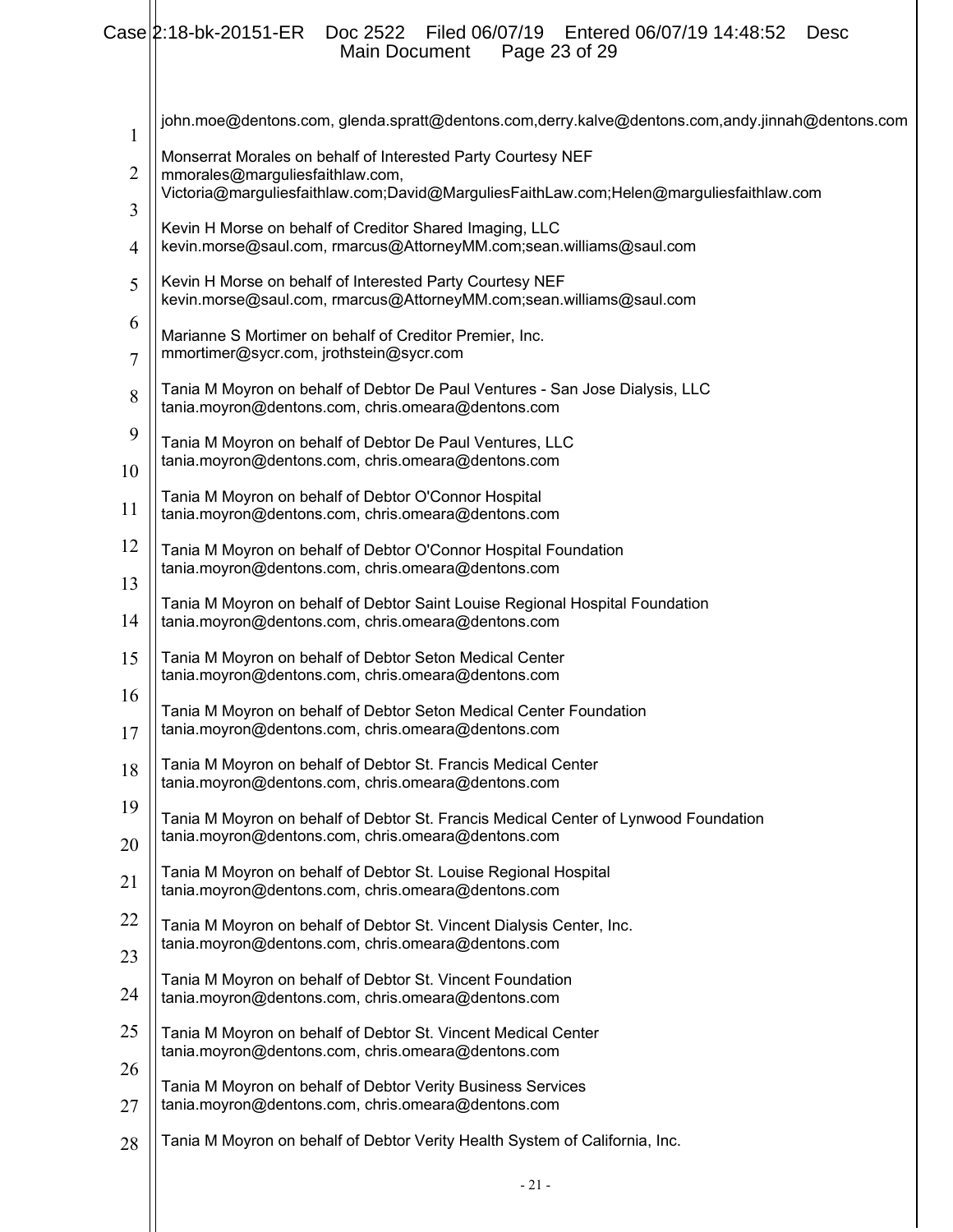# Case 2:18-bk-20151-ER Doc 2522 Filed 06/07/19 Entered 06/07/19 14:48:52 Desc Main Document Page 24 of 29

| $\mathbf{1}$   | tania.moyron@dentons.com, chris.omeara@dentons.com                                                                                                                                                                                                 |
|----------------|----------------------------------------------------------------------------------------------------------------------------------------------------------------------------------------------------------------------------------------------------|
| 2              | Tania M Moyron on behalf of Debtor Verity Holdings, LLC<br>tania.moyron@dentons.com, chris.omeara@dentons.com                                                                                                                                      |
| 3<br>4         | Tania M Moyron on behalf of Debtor Verity Medical Foundation<br>tania.moyron@dentons.com, chris.omeara@dentons.com                                                                                                                                 |
| 5              | Tania M Moyron on behalf of Defendant St. Francis Medical Center<br>tania.moyron@dentons.com, chris.omeara@dentons.com                                                                                                                             |
| 6              | Tania M Moyron on behalf of Defendant Verity Health System of California Inc<br>tania.moyron@dentons.com, chris.omeara@dentons.com                                                                                                                 |
| 7<br>8         | Tania M Moyron on behalf of Plaintiff Verity Health System of California, Inc.<br>tania.moyron@dentons.com, chris.omeara@dentons.com                                                                                                               |
| 9              | Alan I Nahmias on behalf of Creditor Experian Health, Inc<br>anahmias@mbnlawyers.com, jdale@mbnlawyers.com                                                                                                                                         |
| 10<br>11       | Alan I Nahmias on behalf of Interested Party Courtesy NEF<br>anahmias@mbnlawyers.com, jdale@mbnlawyers.com                                                                                                                                         |
| 12             | Alan I Nahmias on behalf of Interested Party Alan I Nahmias<br>anahmias@mbnlawyers.com, jdale@mbnlawyers.com                                                                                                                                       |
| 13             | Jennifer L Nassiri on behalf of Creditor Old Republic Insurance Company, et al<br>jennifernassiri@quinnemanuel.com                                                                                                                                 |
| 14<br>15       | Charles E Nelson on behalf of Interested Party Wells Fargo Bank, National Association, as indenture trustee<br>nelsonc@ballardspahr.com, wassweilerw@ballardspahr.com                                                                              |
| 16             | Sheila Gropper Nelson on behalf of Creditor Golden GatePerfusion Inc<br>shedoesbklaw@aol.com                                                                                                                                                       |
| 17<br>18<br>19 | Mark A Neubauer on behalf of Creditor Angeles IPA A Medical Corporation<br>mneubauer@carltonfields.com,<br>mlrodriguez@carltonfields.com;smcloughlin@carltonfields.com;schau@carltonfields.com;NDunn@carltonfiel<br>ds.com;ecfla@carltonfields.com |
| 20             | Mark A Neubauer on behalf of Creditor St. Vincent IPA Medical Corporation<br>mneubauer@carltonfields.com,                                                                                                                                          |
| 21             | mlrodriguez@carltonfields.com;smcloughlin@carltonfields.com;schau@carltonfields.com;NDunn@carltonfiel<br>ds.com;ecfla@carltonfields.com                                                                                                            |
| 22             | Mark A Neubauer on behalf of Interested Party Courtesy NEF                                                                                                                                                                                         |
| 23             | mneubauer@carltonfields.com,<br>mlrodriguez@carltonfields.com;smcloughlin@carltonfields.com;schau@carltonfields.com;NDunn@carltonfiel<br>ds.com;ecfla@carltonfields.com                                                                            |
| 24             | Nancy Newman on behalf of Creditor SmithGroup, Inc.                                                                                                                                                                                                |
| 25<br>26       | nnewman@hansonbridgett.com, ajackson@hansonbridgett.com;calendarclerk@hansonbridgett.com<br>Bryan L Ngo on behalf of Interested Party All Care Medical Group, Inc                                                                                  |
| 27             | bngo@fortislaw.com,<br>BNgo@bluecapitallaw.com;SPicariello@fortislaw.com;JNguyen@fortislaw.com;JNguyen@bluecapitallaw.co                                                                                                                           |
| 28             | m                                                                                                                                                                                                                                                  |
|                |                                                                                                                                                                                                                                                    |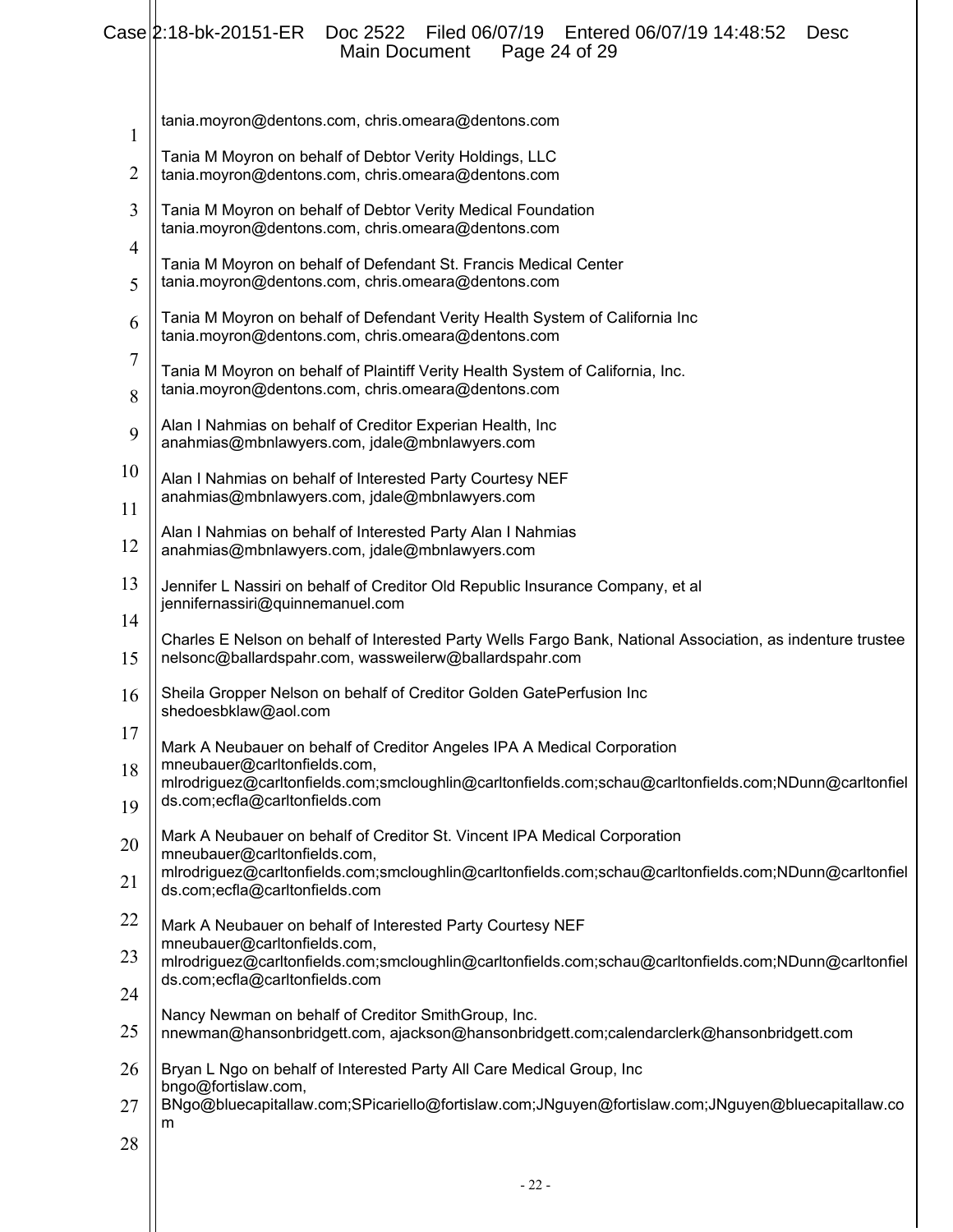|                     | $Case  2:18-bk-20151-ER$<br>Doc 2522 Filed 06/07/19 Entered 06/07/19 14:48:52<br>Desc<br>Main Document<br>Page 25 of 29                                                |
|---------------------|------------------------------------------------------------------------------------------------------------------------------------------------------------------------|
| $\mathbf{1}$        | Bryan L Ngo on behalf of Interested Party All Care Medical Group, Inc.<br>bngo@fortislaw.com,                                                                          |
| $\overline{2}$      | BNgo@bluecapitallaw.com;SPicariello@fortislaw.com;JNguyen@fortislaw.com;JNguyen@bluecapitallaw.co<br>m                                                                 |
| 3                   | Melissa T Ngo on behalf of Creditor Pension Benefit Guaranty Corporation<br>ngo.melissa@pbgc.gov, efile@pbgc.gov                                                       |
| $\overline{4}$<br>5 | Abigail V O'Brient on behalf of Creditor UMB Bank, N.A., as master indenture trustee and Wells Fargo Bank,<br>National Association, as indenture trustee               |
| 6                   | avobrient@mintz.com,<br>docketing@mintz.com;DEHashimoto@mintz.com;nleali@mintz.com;ABLevin@mintz.com                                                                   |
| 7                   | Abigail V O'Brient on behalf of Interested Party Courtesy NEF<br>avobrient@mintz.com,                                                                                  |
| 8                   | docketing@mintz.com;DEHashimoto@mintz.com;nleali@mintz.com;ABLevin@mintz.com                                                                                           |
| 9                   | John R OKeefe, Jr on behalf of Creditor The Huntington National Bank<br>jokeefe@metzlewis.com, slohr@metzlewis.com                                                     |
| 10                  | Paul J Pascuzzi on behalf of Creditor Toyon Associates, Inc.                                                                                                           |
| 11                  | ppascuzzi@ffwplaw.com, Inlasley@ffwplaw.com                                                                                                                            |
| 12                  | Lisa M Peters on behalf of Creditor GE HFS, LLC<br>lisa.peters@kutakrock.com, marybeth.brukner@kutakrock.com                                                           |
| 13                  | Christopher J Petersen on behalf of Creditor Infor (US), Inc.<br>cjpetersen@blankrome.com, gsolis@blankrome.com                                                        |
| 14<br>15            | Mark D Plevin on behalf of Interested Party Courtesy NEF<br>mplevin@crowell.com, cromo@crowell.com                                                                     |
| 16<br>17            | David M Poitras on behalf of Interested Party Courtesy NEF<br>dpoitras@wedgewood-inc.com, dpoitras@jmbm.com;dmarcus@wedgewood-<br>inc.com;aguisinger@wedgewood-inc.com |
| 18                  | Steven G. Polard on behalf of Creditor Schwalb Consulting, Inc.<br>spolard@ch-law.com, cborrayo@ch-law.com                                                             |
| 19                  | David M Powlen on behalf of Creditor Roche Diagnostics Corporation                                                                                                     |
| 20                  | david.powlen@btlaw.com, pgroff@btlaw.com                                                                                                                               |
| 21                  | Christopher E Prince on behalf of Creditor Kaiser Foundation Hospitals<br>cprince@lesnickprince.com,                                                                   |
| 22                  | jmack@lesnickprince.com;mlampton@lesnickprince.com;cprince@ecf.courtdrive.com                                                                                          |
| 23                  | Lori L Purkey on behalf of Creditor Stryker Corporation<br>bareham@purkeyandassociates.com                                                                             |
| 24                  | William M Rathbone on behalf of Interested Party Cigna Healthcare of California, Inc., and Llife Insurance                                                             |
| 25                  | Company of North America<br>wrathbone@grsm.com, jmydlandevans@grsm.com                                                                                                 |
| 26                  | Jason M Reed on behalf of Interested Party Courtesy NEF<br>Jason.Reed@Maslon.com                                                                                       |
| 27                  | Michael B Reynolds on behalf of Creditor California Physicians' Service dba Blue Shield of California                                                                  |
| 28                  | mreynolds@swlaw.com, kcollins@swlaw.com                                                                                                                                |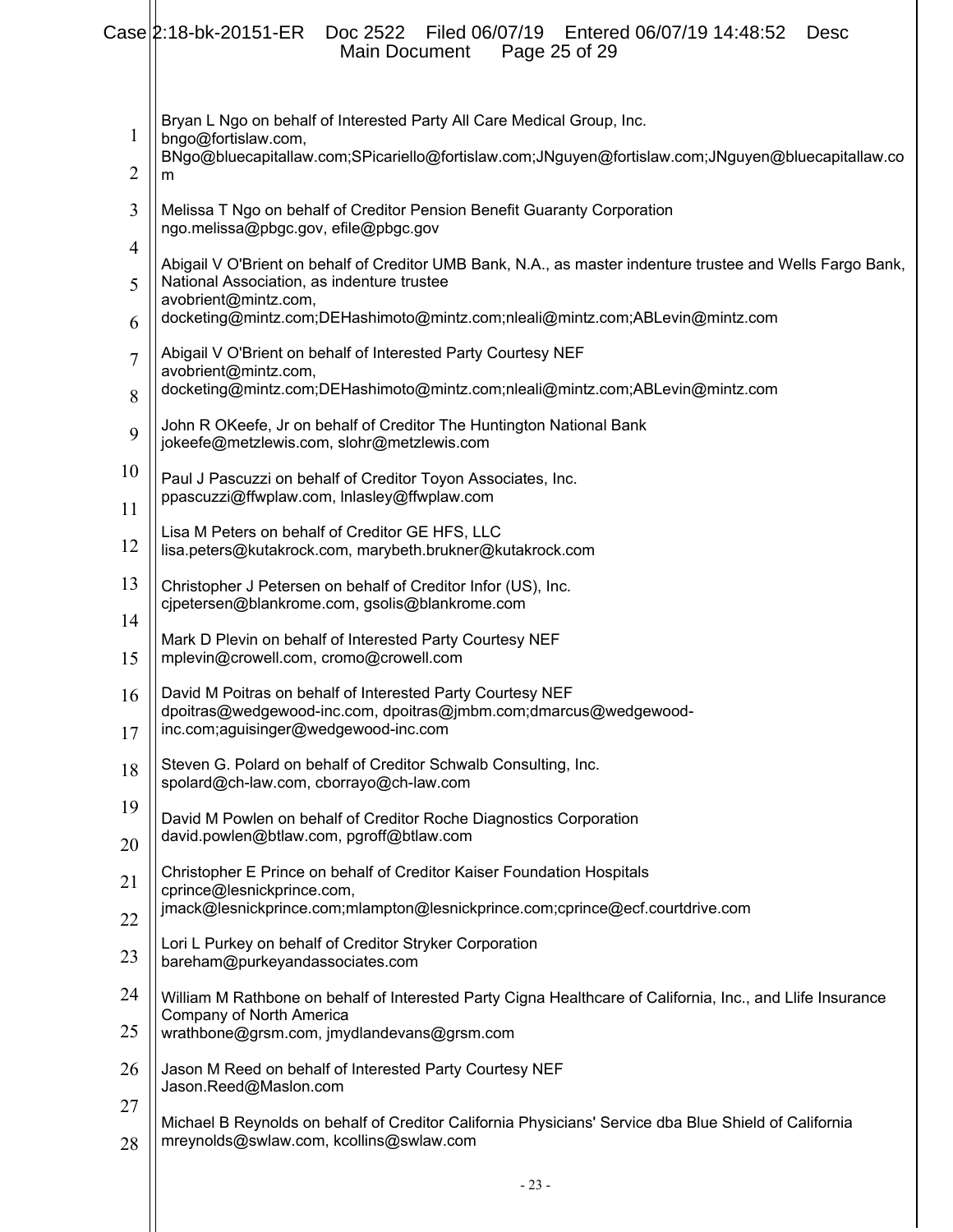|                     | Case 2:18-bk-20151-ER<br>Entered 06/07/19 14:48:52<br>Doc 2522<br>Filed 06/07/19<br>Desc<br>Page 26 of 29<br>Main Document                                        |
|---------------------|-------------------------------------------------------------------------------------------------------------------------------------------------------------------|
| 1<br>$\overline{c}$ | Michael B Reynolds on behalf of Creditor Care 1st Health Plan<br>mreynolds@swlaw.com, kcollins@swlaw.com                                                          |
| 3                   | Michael B Reynolds on behalf of Interested Party Courtesy NEF<br>mreynolds@swlaw.com, kcollins@swlaw.com                                                          |
| $\overline{4}$      | J. Alexandra Rhim on behalf of Creditor University of Southern California<br>arhim@hrhlaw.com                                                                     |
| 5<br>6              | Emily P Rich on behalf of Creditor SEIU United Healthcare Workers - West<br>erich@unioncounsel.net, bankruptcycourtnotices@unioncounsel.net                       |
| $\overline{7}$      | Emily P Rich on behalf of Creditor Stationary Engineers Local 39<br>erich@unioncounsel.net, bankruptcycourtnotices@unioncounsel.net                               |
| 8                   | Emily P Rich on behalf of Creditor Stationary Engineers Local 39 Health and Welfare Trust Fund<br>erich@unioncounsel.net, bankruptcycourtnotices@unioncounsel.net |
| 9<br>10             | Emily P Rich on behalf of Creditor Stationary Engineers Local 39 Pension Trust Fund<br>erich@unioncounsel.net, bankruptcycourtnotices@unioncounsel.net            |
| 11                  | Lesley A Riis on behalf of Creditor Lesley c/o Riis<br>Iriis@dpmclaw.com                                                                                          |
| 12<br>13            | Debra Riley on behalf of Creditor California Statewide Communities Development Authority<br>driley@allenmatkins.com                                               |
| 14                  | Christopher O Rivas on behalf of Creditor Healthcare Transformation Inc.<br>crivas@reedsmith.com, chris-rivas-8658@ecf.pacerpro.com                               |
| 15                  | Julie H Rome-Banks on behalf of Creditor Bay Area Surgical Management, LLC<br>julie@bindermalter.com                                                              |
| 16<br>17            | Mary H Rose on behalf of Interested Party Courtesy NEF                                                                                                            |
| 18                  | mrose@buchalter.com, salarcon@buchalter.com<br>Megan A Rowe on behalf of Interested Party Courtesy NEF                                                            |
| 19                  | mrowe@dsrhealthlaw.com, lwestoby@dsrhealthlaw.com                                                                                                                 |
| 20                  | Nathan A Schultz on behalf of Creditor Swinerton Builders<br>nschultz@foxrothschild.com                                                                           |
| 21<br>22            | William Schumacher on behalf of Creditor Verity MOB Financing II LLC<br>wschumacher@jonesday.com                                                                  |
| 23                  | William Schumacher on behalf of Creditor Verity MOB Financing LLC<br>wschumacher@jonesday.com                                                                     |
| 24                  | Mark A Serlin on behalf of Creditor RightSourcing, Inc.<br>ms@swllplaw.com, mor@swllplaw.com                                                                      |
| 25<br>26            | Seth B Shapiro on behalf of Creditor United States Department of Health and Human Services<br>seth.shapiro@usdoj.gov                                              |
| 27                  | Joseph Shickich on behalf of Interested Party Microsoft Corporation                                                                                               |
| 28                  | jshickich@riddellwilliams.com                                                                                                                                     |
|                     | $-24-$                                                                                                                                                            |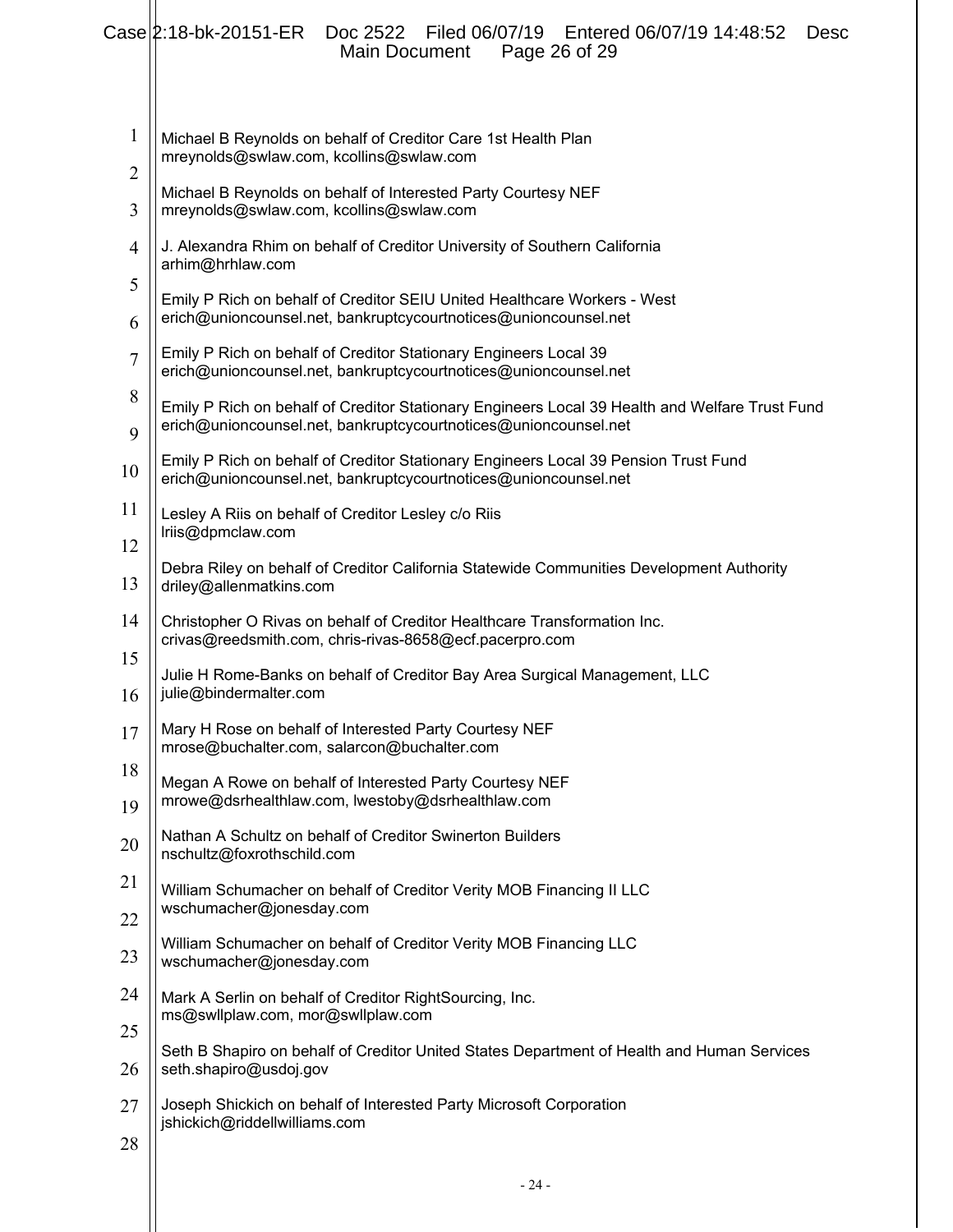|                | Case 2:18-bk-20151-ER<br>Doc 2522 Filed 06/07/19 Entered 06/07/19 14:48:52<br><b>Desc</b><br>Page 27 of 29<br>Main Document                                              |
|----------------|--------------------------------------------------------------------------------------------------------------------------------------------------------------------------|
| $\mathbf{1}$   | Rosa A Shirley on behalf of Interested Party Courtesy NEF<br>rshirley@nelsonhardiman.com,                                                                                |
| 2              | ksherry@nelsonhardiman.com;lgill@nelsonhardiman.com;jwilson@nelsonhardiman.com;rrange@nelsonhar<br>diman.com                                                             |
| 3              | Rosa A Shirley on behalf of Special Counsel Nelson Hardiman LLP<br>rshirley@nelsonhardiman.com,                                                                          |
| 4              | ksherry@nelsonhardiman.com;lgill@nelsonhardiman.com;jwilson@nelsonhardiman.com;rrange@nelsonhar<br>diman.com                                                             |
| 5              | Kyrsten Skogstad on behalf of Creditor California Nurses Association<br>kskogstad@calnurses.org, rcraven@calnurses.org                                                   |
| 6              |                                                                                                                                                                          |
| $\overline{7}$ | Michael St James on behalf of Interested Party Medical Staff of Seton Medical Center<br>ecf@stjames-law.com                                                              |
| 8<br>9         | Andrew Still on behalf of Creditor California Physicians' Service dba Blue Shield of California<br>astill@swlaw.com, kcollins@swlaw.com                                  |
| 10             | Andrew Still on behalf of Interested Party Courtesy NEF<br>astill@swlaw.com, kcollins@swlaw.com                                                                          |
| 11             | Jason D Strabo on behalf of Creditor U.S. Bank National Association, not individually, but as Indenture                                                                  |
| 12             | <b>Trustee</b><br>jstrabo@mwe.com, ahoneycutt@mwe.com                                                                                                                    |
| 13             | Sabrina L Streusand on behalf of Creditor NTT DATA Services Holding Corporation<br>Streusand@slollp.com                                                                  |
| 14             | Ralph J Swanson on behalf of Creditor O'Connor Building LLC                                                                                                              |
| 15             | ralph.swanson@berliner.com, sabina.hall@berliner.com                                                                                                                     |
| 16             | Ralph J Swanson on behalf of Interested Party City of Gilroy<br>ralph.swanson@berliner.com, sabina.hall@berliner.com                                                     |
| 17             | Gary F Torrell on behalf of Interested Party Courtesy NEF<br>gft@vrmlaw.com                                                                                              |
| 18             |                                                                                                                                                                          |
| 19             | United States Trustee (LA)<br>ustpregion16.la.ecf@usdoj.gov                                                                                                              |
| 20<br>21       | Matthew S Walker on behalf of Creditor Packard Children's Health Alliance<br>matthew.walker@pillsburylaw.com, candy.kleiner@pillsburylaw.com                             |
| 22             | Matthew S Walker on behalf of Creditor Stanford Blood Center, LLC<br>matthew.walker@pillsburylaw.com, candy.kleiner@pillsburylaw.com                                     |
| 23             | Matthew S Walker on behalf of Creditor Stanford Health Care                                                                                                              |
| 24             | matthew.walker@pillsburylaw.com, candy.kleiner@pillsburylaw.com                                                                                                          |
| 25             | Matthew S Walker on behalf of Creditor Stanford Health Care Advantage<br>matthew.walker@pillsburylaw.com, candy.kleiner@pillsburylaw.com                                 |
| 26             | Matthew S Walker on behalf of Creditor The Board of Trustees of the Leland Stanford Junior University<br>matthew.walker@pillsburylaw.com, candy.kleiner@pillsburylaw.com |
| 27             |                                                                                                                                                                          |
| 28             | Matthew S Walker on behalf of Creditor University Healthcare Alliance<br>matthew.walker@pillsburylaw.com, candy.kleiner@pillsburylaw.com                                 |
|                |                                                                                                                                                                          |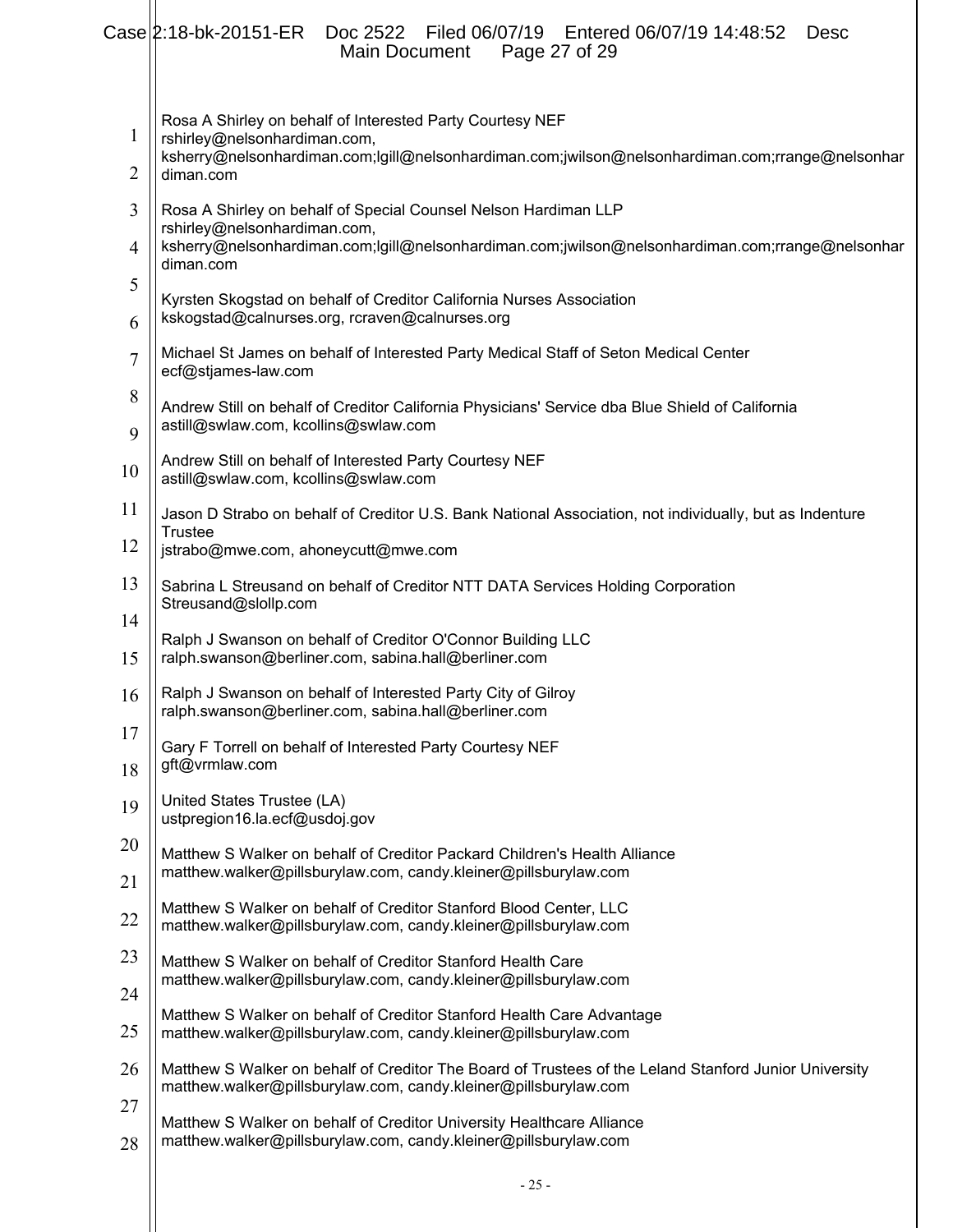|                                | Case 2:18-bk-20151-ER<br>Filed 06/07/19   Entered 06/07/19 14:48:52<br>Doc 2522<br><b>Desc</b><br>Main Document<br>Page 28 of 29                                                         |
|--------------------------------|------------------------------------------------------------------------------------------------------------------------------------------------------------------------------------------|
| $\mathbf{1}$<br>$\overline{2}$ | Matthew S Walker on behalf of Interested Party Matthew S Walker<br>matthew.walker@pillsburylaw.com, candy.kleiner@pillsburylaw.com                                                       |
| 3                              | Jason Wallach on behalf of Interested Party Courtesy NEF<br>jwallach@ghplaw.com, g33404@notify.cincompass.com                                                                            |
| $\overline{4}$                 | Kenneth K Wang on behalf of Creditor California Department of Health Care Services<br>kenneth.wang@doj.ca.gov, Jennifer.Kim@doj.ca.gov;Stacy.McKellar@doj.ca.gov;yesenia.caro@doj.ca.gov |
| 5<br>6                         | Phillip K Wang on behalf of Creditor Delta Dental of California<br>phillip.wang@rimonlaw.com, david.kline@rimonlaw.com                                                                   |
| $\overline{7}$                 | Gerrick Warrington on behalf of Interested Party Courtesy NEF<br>gwarrington@frandzel.com, sking@frandzel.com                                                                            |
| 8<br>9                         | Adam G Wentland on behalf of Creditor CHHP Holdings II, LLC<br>awentland@tocounsel.com, lkwon@tocounsel.com                                                                              |
| 10                             | Adam G Wentland on behalf of Creditor CPH Hospital Management, LLC<br>awentland@tocounsel.com, lkwon@tocounsel.com                                                                       |
| 11                             | Adam G Wentland on behalf of Creditor Eladh, L.P.<br>awentland@tocounsel.com, lkwon@tocounsel.com                                                                                        |
| 12<br>13                       | Adam G Wentland on behalf of Creditor Gardena Hospital L.P.<br>awentland@tocounsel.com, lkwon@tocounsel.com                                                                              |
| 14                             | Latonia Williams on behalf of Creditor AppleCare Medical Group<br>lwilliams@goodwin.com, bankruptcy@goodwin.com                                                                          |
| 15<br>16                       | Latonia Williams on behalf of Creditor AppleCare Medical Group, Inc.<br>lwilliams@goodwin.com, bankruptcy@goodwin.com                                                                    |
| 17                             | Latonia Williams on behalf of Creditor AppleCare Medical Management, LLC<br>lwilliams@goodwin.com, bankruptcy@goodwin.com                                                                |
| 18<br>19                       | Latonia Williams on behalf of Creditor St. Francis Inc.<br>lwilliams@goodwin.com, bankruptcy@goodwin.com                                                                                 |
| 20                             | Michael S Winsten on behalf of Interested Party Courtesy NEF<br>mike@winsten.com                                                                                                         |
| 21                             | Jeffrey C Wisler on behalf of Interested Party Cigna Healthcare of California, Inc., and Llife Insurance                                                                                 |
| 22                             | Company of North America<br>jwisler@connollygallagher.com, dperkins@connollygallagher.com                                                                                                |
| 23<br>24                       | Neal L Wolf on behalf of Creditor San Jose Medical Group, Inc.<br>nwolf@hansonbridgett.com, calendarclerk@hansonbridgett.com,lchappell@hansonbridgett.com                                |
| 25                             | Neal L Wolf on behalf of Creditor Sports, Orthopedic and Rehabilitation Associates<br>nwolf@hansonbridgett.com, calendarclerk@hansonbridgett.com,lchappell@hansonbridgett.com            |
| 26                             | Neal L Wolf on behalf of Defendant LOCAL INITIATIVE HEALTH AUTHORITY FOR LOS ANGELES<br>COUNTY DBA L.A. CARE HEALTH PLAN, an independent local public agency                             |
| 27                             | nwolf@hansonbridgett.com, calendarclerk@hansonbridgett.com,lchappell@hansonbridgett.com                                                                                                  |
| 28                             | Hatty K Yip on behalf of U.S. Trustee United States Trustee (LA)                                                                                                                         |
|                                | $-26-$                                                                                                                                                                                   |